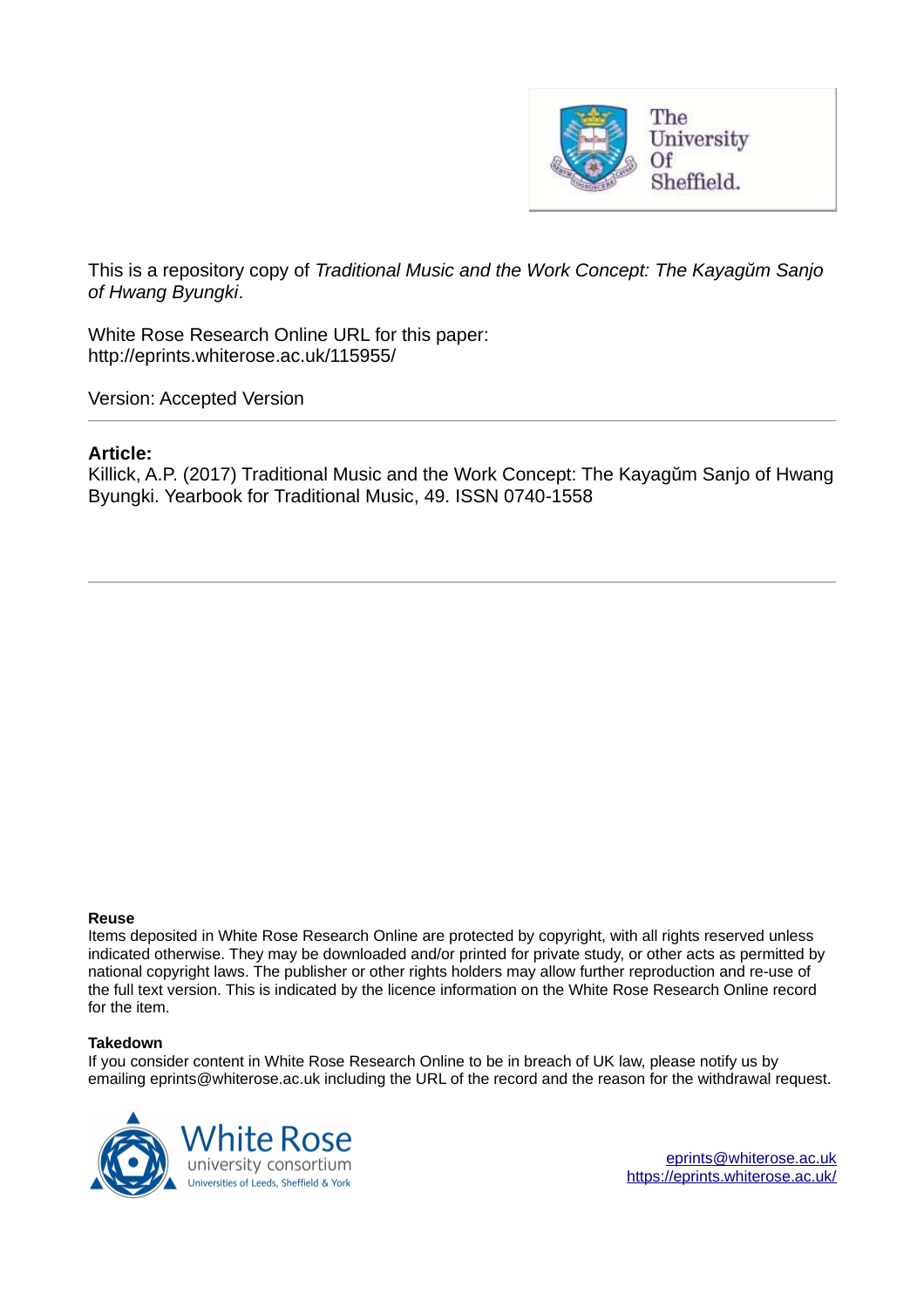## **Traditional Music and the Work-Concept:**

#### **The** *Kayag┥m* **Sanjo of Hwang Byungki**

by Andrew Killick

In most of the world, through most of history, music has been conceived as a set of practices and techniques, expressive or religious behaviours, and adaptable repertoire resources, or as an integral part of some larger phenomenon such as theatre or healing. Over the last two hundred years, however, music has increasingly been reconceived as consisting of autonomous musical works. This has surely been one of the most important developments in musical history worldwide; yet it has been relatively little studied.

To be sure, as Stephen Blum points out in his Grove Online article on "Composition" (2001), "pieces of music that remain recognizable in different performances" exist in all cultures; but a piece is not necessarily a work. I am using the term "work" in the sense articulated by Lydia Goehr in a passage from her book The Imaginary Museum of Musical Works, which I will liberally italicize to highlight the identifying features:

Most of us tend … to see works as objectified expressions of composers that prior to compositional activity did not exist. We do not treat works as objects just made or put together, like tables and chairs, but as original, unique products of a special, creative activity. We assume, further, that the tonal, rhythmic, and instrumental properties of works are constitutive of structurally integrated wholes that are symbolically represented by composers in scores. Once created, we treat works as existing after their creators have died, and whether or not they are performed or listened to at any given time. (Goehr 2007:2).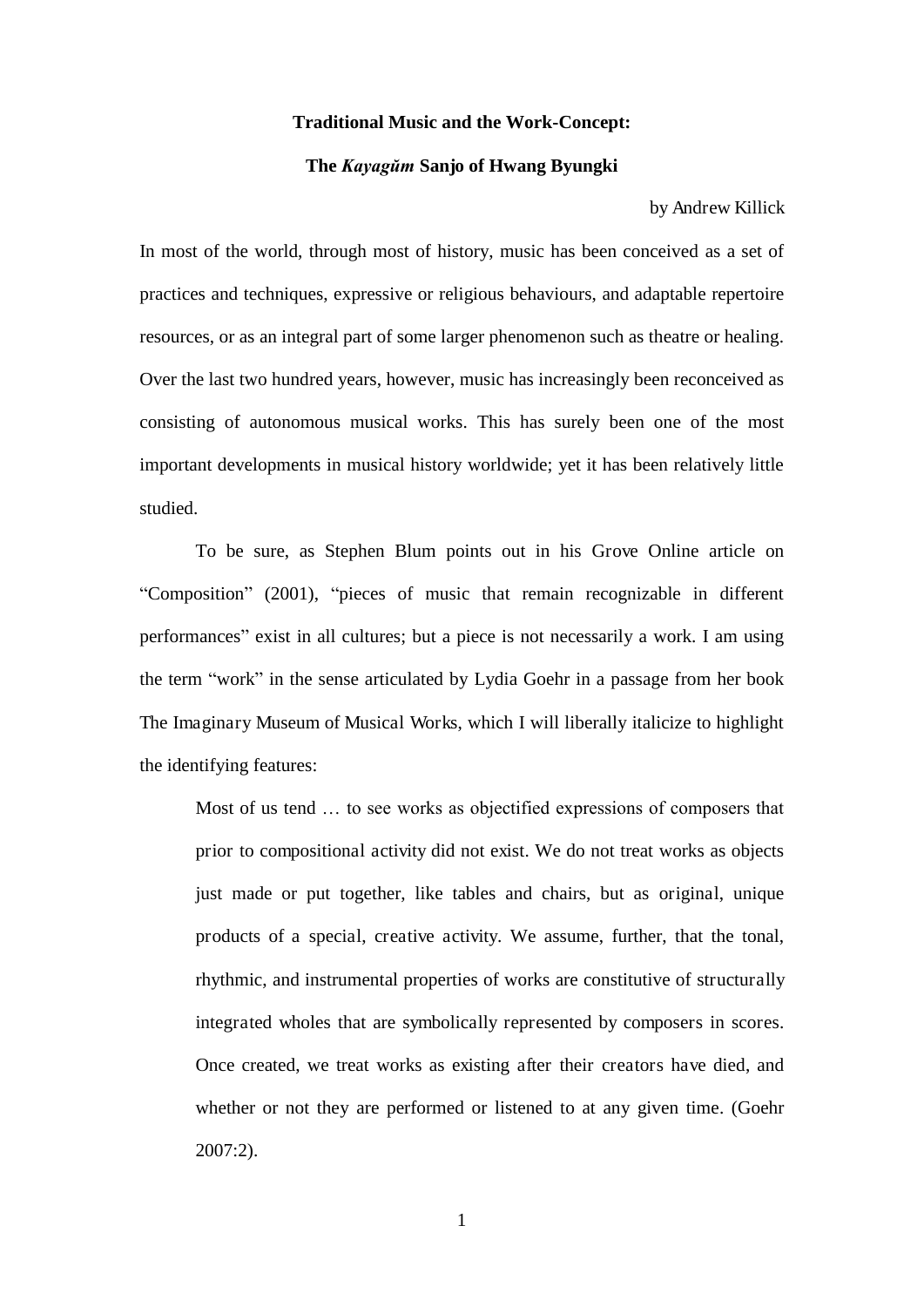For typical examples of works, Goehr says, "we usually look to the tradition of western, European, classical, 'opus' music" (ibid.). Beyond the western classical tradition, a piece may be considered a work to the extent that it is seen as newly created, permanent, cohesive, distinct from other pieces, and inscribed in a physical form.

But even western classical music, Goehr argues, was not always governed by this concept of works; until the late eighteenth century, musical production was conceived and practised in quite a different way (2007:176–204). Composers did create new music in notated form, but their music usually was intended for particular purposes and occasions, with little expectation that it be either completely original or long-lasting. Composers did not, in general, see themselves as producing "original, unique products of a special, creative activity" that "did not exist" even in part "prior to compositional activity." Composers might freely reuse their own and others' music if it served the purpose at hand, and thus one piece might not be wholly distinct from another. Nor need a piece be a "structurally integrated whole" in terms of its musical style and material; its unity and meaning might derive primarily from the context in which it was performed or a verbal text that it accompanied. Pieces, admittedly, were "symbolically represented by composers in scores," but usually in what seems today a rather sketchy form, such as a melody with figured bass. The process of composition was left to be completed in performance, and no clear line was drawn between the two activities. As Goehr puts it, "the idea that one first composed a work which then was publicly performed here and there hardly existed"  $(2007:179).$ <sup>1</sup>

<u>.</u>

<sup>&</sup>lt;sup>1</sup> While musicologists have not been unanimous in accepting the idea that "works" were not composed before the late eighteenth century (see particularly Strohm 2000), I believe Goehr's main argument,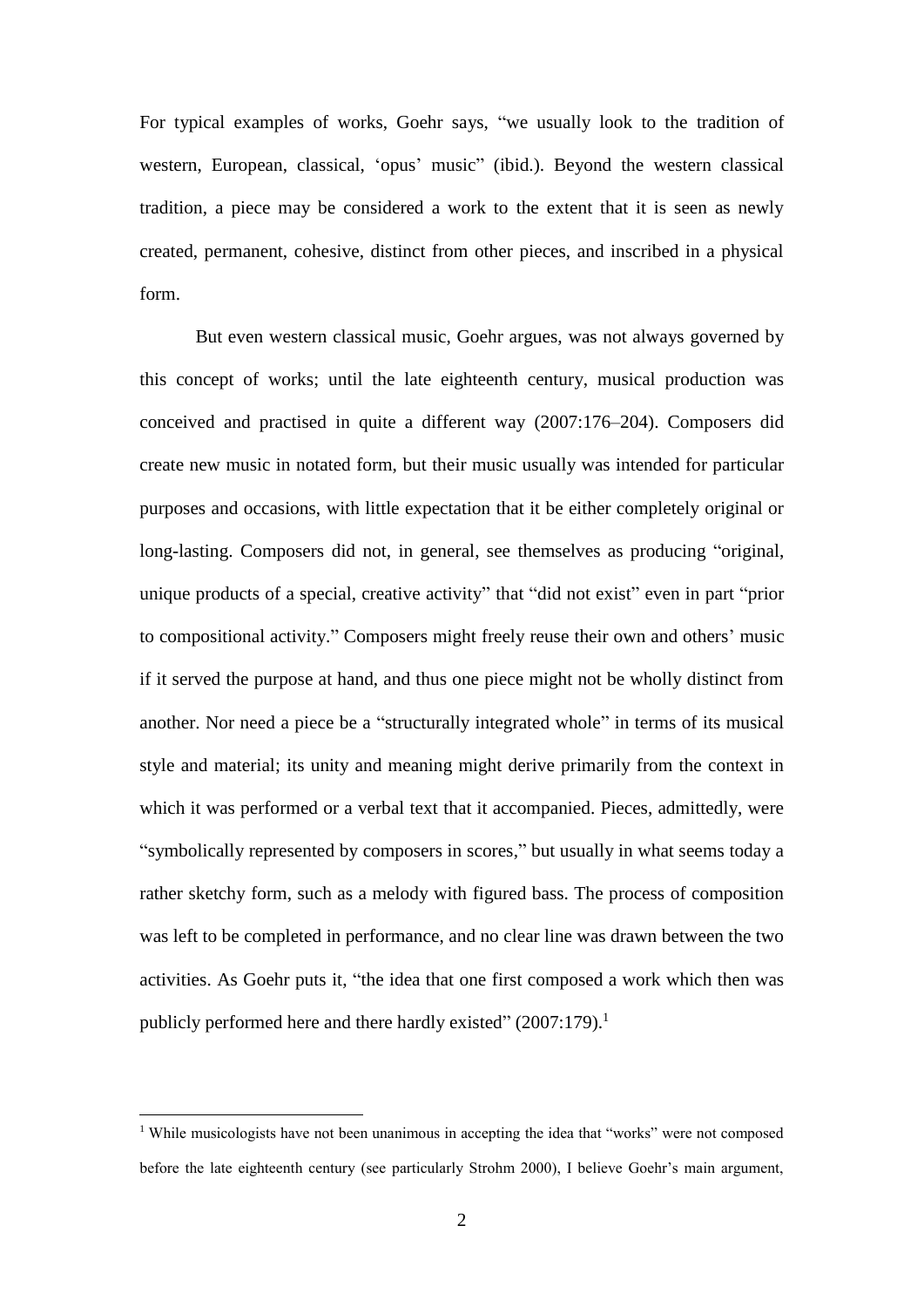Goehr maintains that the work-concept was not fully established until Beethoven's time, but that, once established in the western tradition, it soon came to be applied to other forms of music:

Since the work-concept began to regulate practice in the romantic era, it has been employed pervasively. Philosophers and musicians alike have assumed that it can be used to speak not only about classical music but about music of almost any sort. The work-concept has found its use extended into domains of early church music, jazz, folk, and popular music, and even into the musical domains of non-western cultures … an example of conceptual imperialism. (2007:8)

Nowadays, no form of musical production is excluded a priori from being packaged in terms of works. (2007:244)

Goehr's point would appear to be substantiated, for instance, by the lists of "set works" assigned for study in the British secondary school music curriculum, which have recently included examples from Louis Armstrong, Howlin' Wolf, the Kinks, Cuban son, Balinese gamelan, and the North Indian raga Desh.

It is not only "philosophers and musicians" of western classical orientation who have extended the application of the work-concept in this way; Goehr points out that in many contexts, "non-classical musicians have come to think of their production as work-production" too (2007:8). She alludes to the way jazz musicians like Duke Ellington have taken to composing works for the concert hall (ibid.:251), and, one might add, that even improvised performances, once recorded, can take on the status of works inscribed in a permanent form. Thus, a scholarly essay on what is

<u>.</u>

that the work-concept began to "regulate practice" around that time, is sufficiently well established for the purposes of this paper.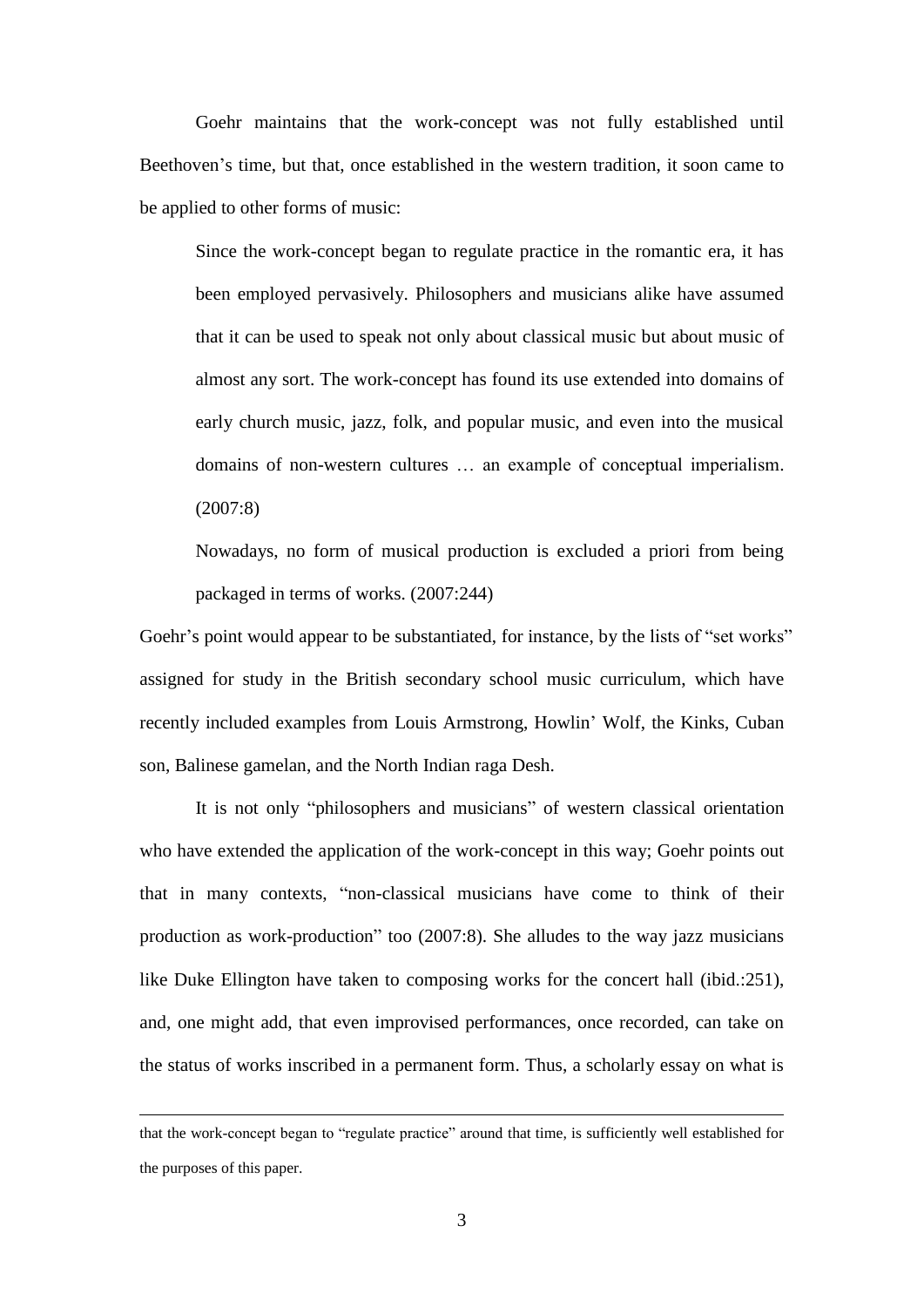acknowledged to be a recording of an improvisatory performance can bear the title "Prelude (Part I) from 'Agharta': Modernism and Primitivism in the Fusion Works of Miles Davis" (Sanford 1998; emphasis added).

After recognizing the extension of the work-concept to popular and traditional musics, Goehr leaves the phenomenon largely unexplored, and even ethnomusicologists do not appear to have produced any systematic analysis of the transference of the work-concept to traditional music. Amittedly, studies of particular cases can be found. The literature on canon formation describes how traditions that once had a strong improvisational element have been converted into collections of fixed pieces (e.g., Harris 2008; Levin 1996:45–51), and Jonathan Stock's (1996) book on Chinese musician Abing shows how the conservatory system effectively made works out of recorded performances that were probably quite improvisatory. But neither Stock's own overview of "Western Impact on Other Musics" (2004) nor Bruno Nettl's book The Western Impact on World Music (1985) problematizes the spread of the work-concept more generally as an aspect of "western impact." That might be a choice made for reasons of limited space, but even the much longer and multi-authored Cambridge History of World Music (Bohlman 2013) tells us little about this crucial aspect of the world's musical history.

The adoption of the work-concept, in many cases, has transformed ideas about the very nature of music and its role in human life. Moreover, by changing these ideas, it has frequently changed the way music sounds and functions. Clearly, these are core concerns of ethnomusicological inquiry, yet their relationship to the spread of the work-concept remains poorly understood. I therefore feel there is a need for further and deeper studies of this phenomenon, and in this paper I offer one such study—an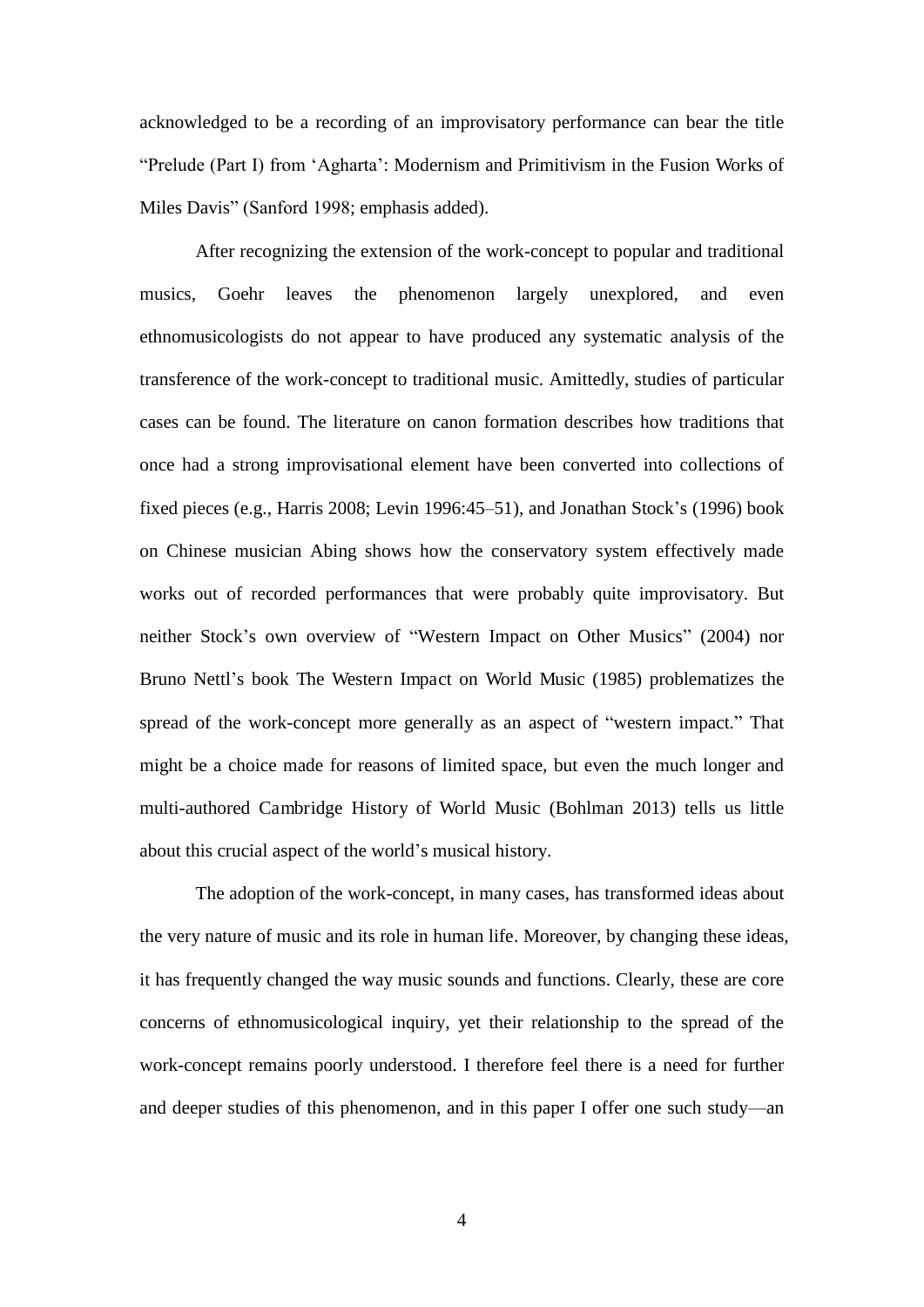analysis of the operation of the work-concept in what I believe is a particularly telling context.

This paper focuses on a society that has been extraordinarily warm in its embrace of western classical music and, with it, the work-concept. Along with numerous classical performers of international standing, South Korea has produced renowned composers of what are unquestionably works—both for western and Korean instruments. Its traditional music has been converted into something very much like works through a government-sponsored system in which selected musical genres (together with other performing arts and handicraft techniques) are designated as "Intangible Cultural Properties" to be preserved and transmitted in a fixed "authentic form" (*wŏnhyŏng*). Traditional modes of musical creativity, such as improvisation and the reworking of existing pieces, have largely been lost as musical creation has come to mean the composition of original works.

Yet some Korean musicians have attempted to reconstruct and revive older, improvisational, and collective ways of creating music (Clark 2009; Finchum-Sung 2014; Sutton 2010). By doing so, they have tried to operate outside the dominant categories of preserved and newly created works. I will be zooming in on one such effort: a personal version of a traditional instrumental genre, sanjo, developed by the kayagŭm zither player and composer Hwang Byungki (b. 1936).<sup>2</sup> Hwang's dual identities—as a composer of original works and as an exponent of a tradition without

<u>.</u>

<sup>2</sup> While the South Korean government's Revised Romanization system is, increasingly, becoming the international standard, in this article I use the older McCune-Reischauer system for the sake of consistency with the majority of existing English-language publications on sanjo and on Hwang Byungki. Like those publications, I use Hwang's preferred spelling of his name rather than the McCune-Reischauer romanization, Hwang Pyŏnggi, or the Revised Romanization spelling, Hwang Byeonggi.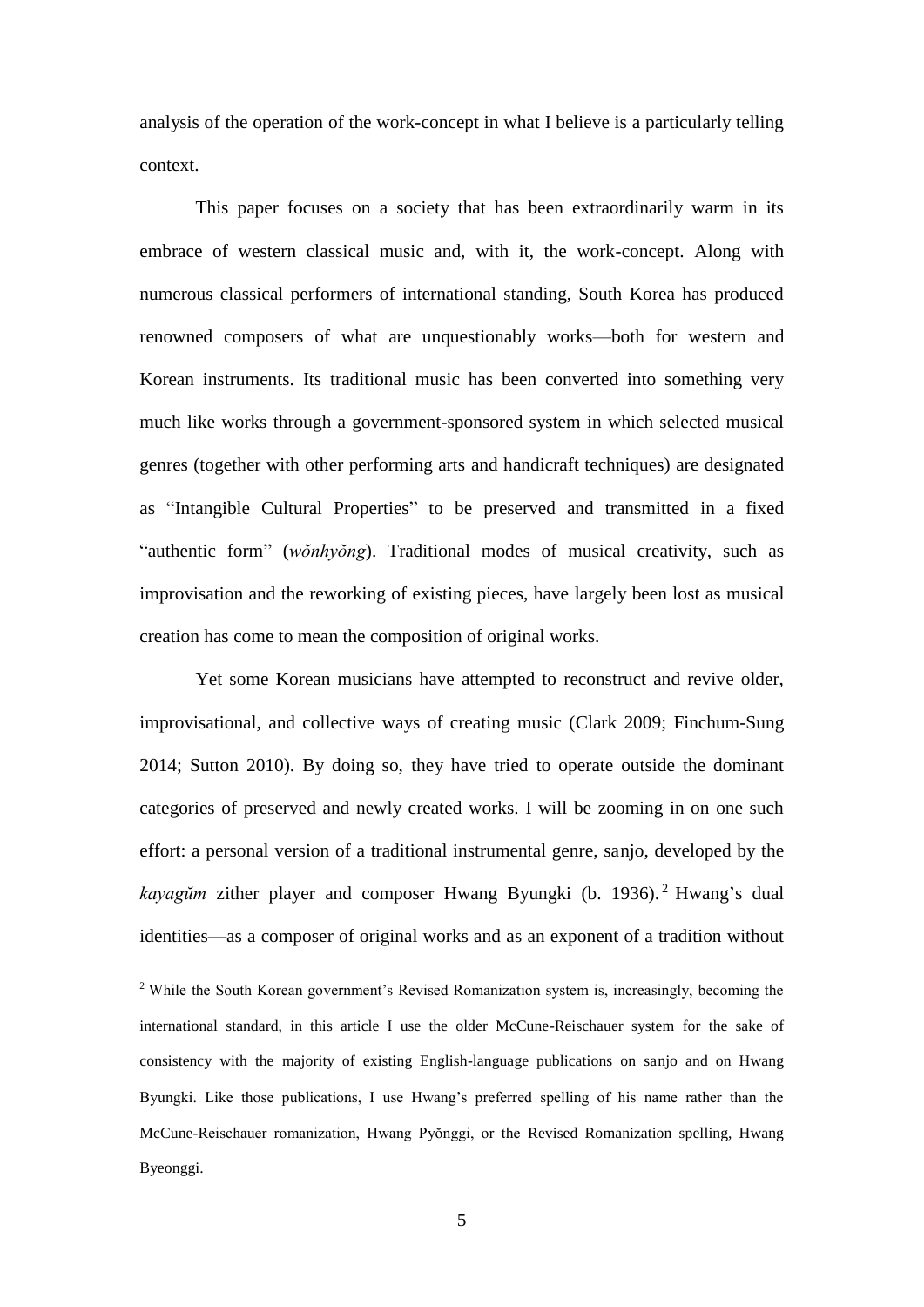a work-concept—interact with each other to afford a nuanced and multifaceted case study in both receptiveness and resistance to the "conceptual imperialism" of which Goehr (2007) speaks. His sanjo and its reception provides a lens that brings into focus some of the wider issues and implications in the application and contestation of the work-concept in traditional music.<sup>3</sup> My discussion begins with the broader background of the work-concept, and its introduction to traditional music in general and to Korean traditional music in particular.

## **The work-concept, traditional music, and Korea**

<u>.</u>

The work-concept is easily accommodated to commercially marketed popular music; in this domain there is a strong sense of the musical artefact as a product or commodity created by known individuals and preserved in a fixed and permanent form. Indeed, that model derives, historically, from the classical work-concept itself, which allows pieces of music to be treated as a composer's intellectual property. A more complex negotiation is required when the work-concept is applied to forms of music classified as "traditional."

While the category "traditional music" may be conceptualized in various ways, it usually implies that musical pieces are malleable and modified over time, and that, if there is a boundary between the roles of composer and performer, it is a permeable one. At least in western countries, traditional music is largely equated with folk music

<sup>&</sup>lt;sup>3</sup> I provide a general introduction to Hwang Byungki's sanjo in an earlier study otherwise devoted to his original compositions (Killick 2013:35–48). That study, however, does not explore the relationship of Hwang's sanjo to the work-concept as characterized by Goehr. Goehr's ideas have previously been applied to sanjo, including Hwang Byungki's sanjo, by Jocelyn Clark (2009, 2010), but Clark's concern, more generally, is with the adoption of the values of western romanticism into Korean traditional music. The present study, in contrast, focuses more closely on the effects of the workconcept in a particular case.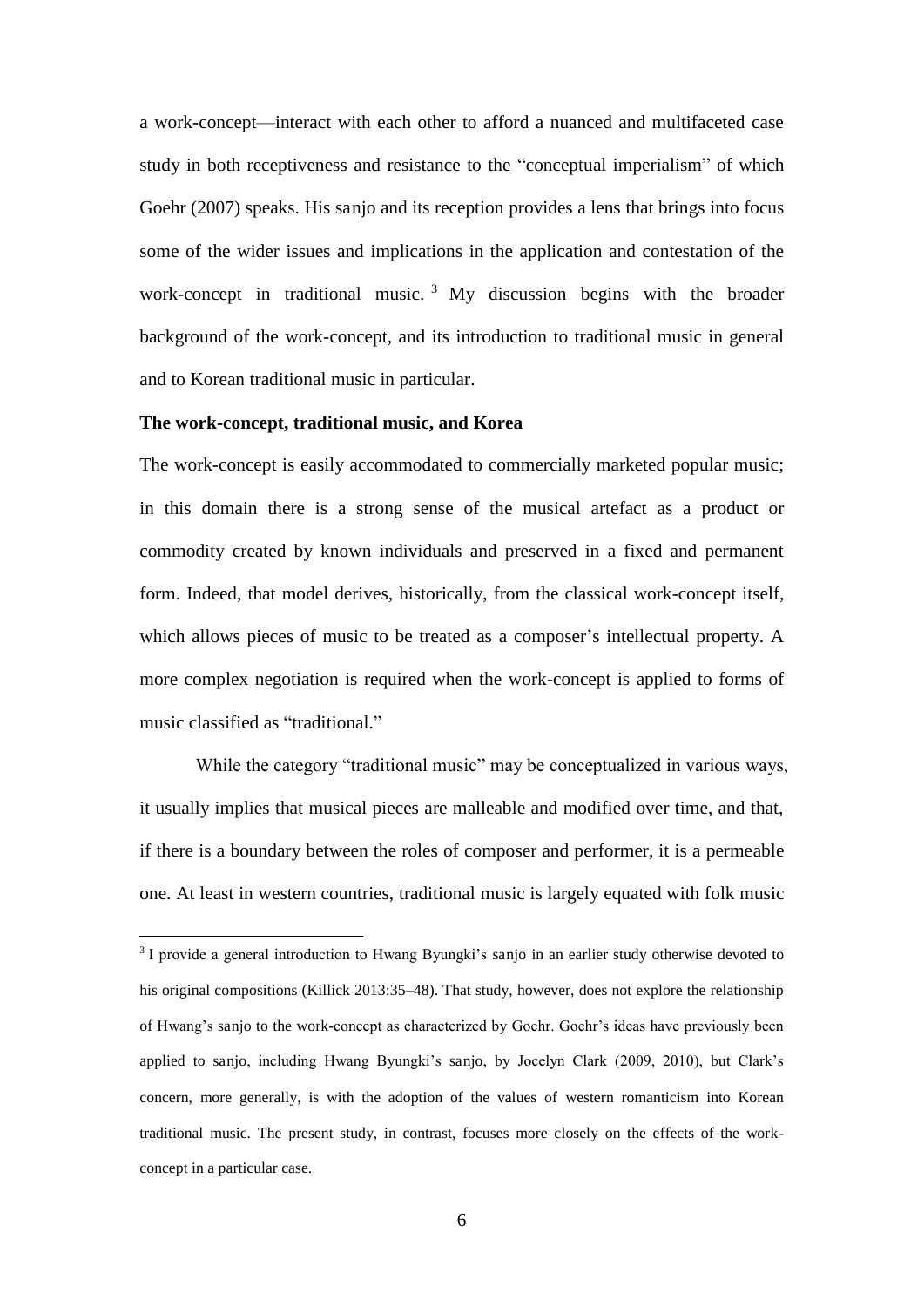and defined in contradistinction to classical and popular musics. In non-western countries, however, traditional music is typically defined in opposition to western music of all kinds, and may include both folk and elite traditions. In South Korea, for instance, while folk and elite traditions are distinguished, traditional music as a whole is known as kugak, literally "national music," in contast to yangak, western music.

Many non-western societies that have embraced western classical music have also tried to maintain indigenous traditional music. But the imported music tends to have higher prestige and to be associated with desired attributes like progress, cosmopolitanism, and prosperity. This often inspires efforts to extend that prestige to the traditional music by making it more like western classical music, regardless of whether its own origins lie in a classical or a folk tradition. Western models are followed in "reforms" to many aspects of the local music, including tuning, instrument construction, voice production, ensemble formation, performance settings, and programming. Incorporation of western ideals might also include transforming what were once improvisatory practices and flexible repertoires into a fixed canon of musical works.

At the same time, the practice of traditional music, especially in societies where western-style music has become dominant, is often motivated in part by feelings of local or national pride and a desire to remain distinct from the cosmopolitan culture. Thus, traditional musicians seldom entirely "buy in" to western musical values. In that sense, their practices become sites of contestation and negotiation over concepts that, in Goehr's words, "[western] philosophers and musicians … have assumed … can be used to speak … about music of almost any sort" (2007:8). Not the least influential of such concepts, nor yet the least contestable, is the work-concept.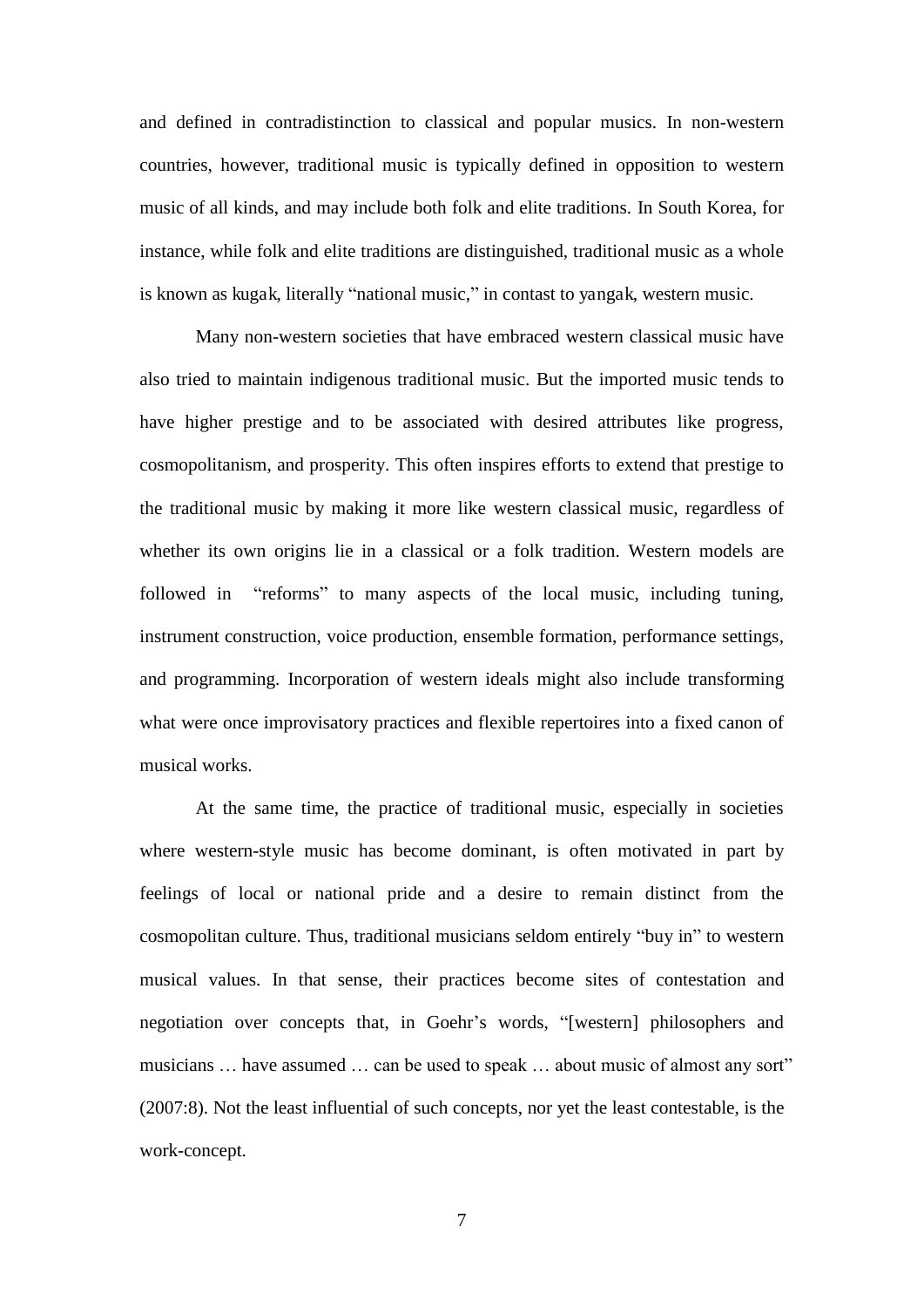The spread of western classical music around the world brought with it the work-concept, not just as a distinguishing peculiarity of that music, but as a normative model that could be applied to local musics as well. In Asia and Africa, as Nicholas Cook observes, "elements of traditional musical culture have been reconfigured in accordance with the values of Western concert music, that is to say, music that expresses an original compositional vision and is understood as inherently meaningful rather than grounded in social context" (2013:79). In other words, traditional music has been reconfigured into works.

Nowhere have western musical values been more influential than in South Korea, where, as Cook also notes, western classical music has been absorbed to the point where subway line announcements are preceded by snatches of Mozart or Vivaldi (2013:93)—and, I would add, where trucks play an electronic rendition of Beethoven's Für Elise as a warning signal when reversing. Western classical music culture was introduced to Korea from Europe, America, and Japan around 1900, and further promoted under Japanese colonial rule from 1910 to 1945. During the colonial period, Korea produced its first composers of musical "works" in Goehr's sense, writing for western instruments in a western style (Howard 2013:335–41). These included Eaktay Ahn (1906–65), the composer of what has become the South Korean national anthem, and Isang Yun (1917–95), who incorporated elements of indigenous Korean music according to the western-derived tradition of musical nationalism. A composer of works for Korean instruments appeared in Kim Kisu (1917–86), who was also active in transcribing traditional Korean music into western staff notation, thus helping to convert the Korean repertoire into a collection of works.

This process of conversion was aided by the cultural policies of the Park Chung Hee government that seized power in 1961. In 1962, a government-funded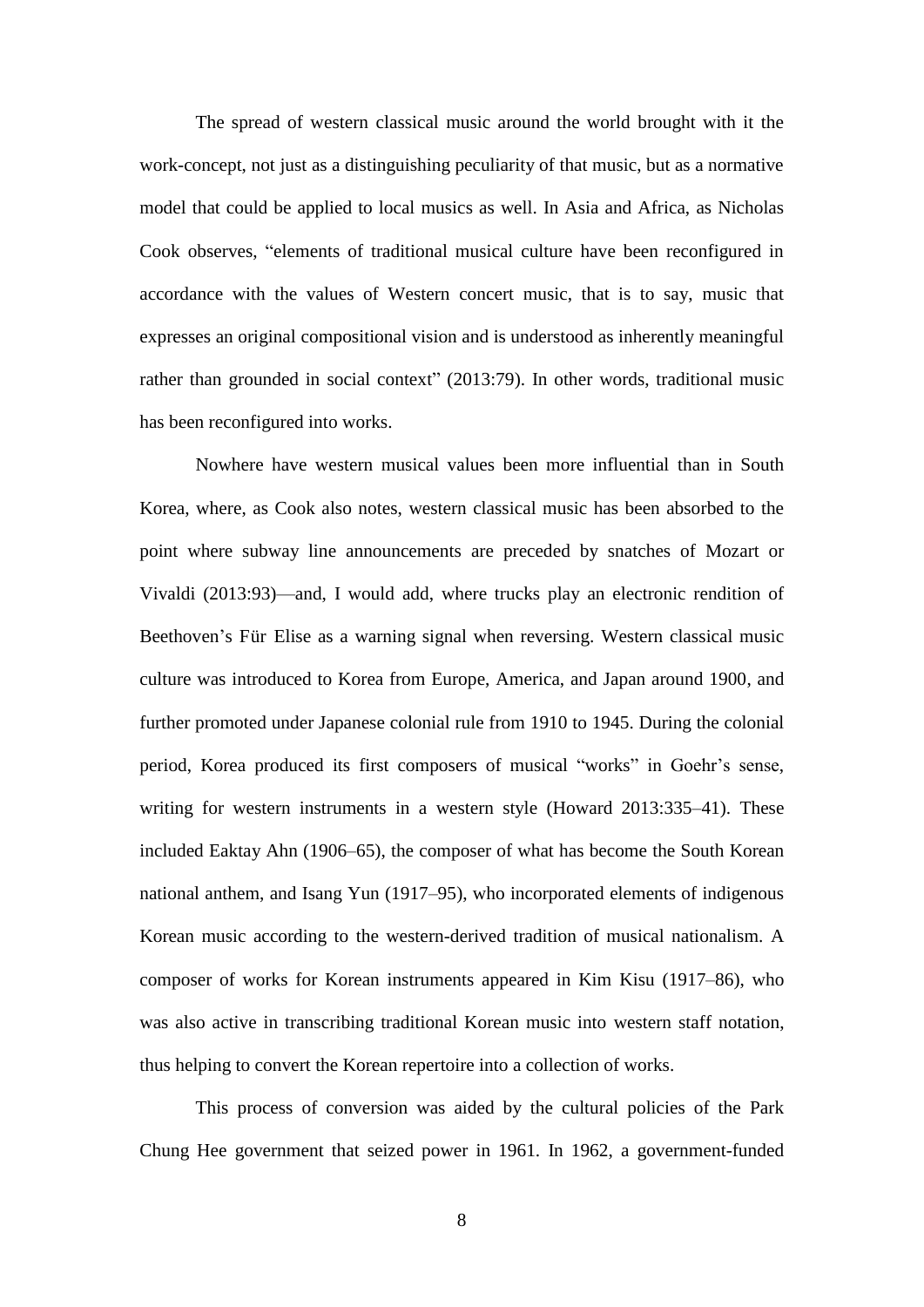institution for traditional music, significantly named the National Classical Music Institute (Kungnip Kugagwŏn, now known in English as the National Gugak Center), organized a competition for newly composed works for traditional instruments. The same year, Park's government passed an Intangible Cultural Properties Protection Act that helped reconfigure existing traditional music into works as well (Howard 2006b). The Act called for experts to report on genres and traditions that might be deemed worthy of designation as Intangible Cultural Properties (Muhyŏng Munhwajae). Such a designation required establishing an "authentic form" (wonhyong) of the "property" in question. Leading exponents were appointed as "holders" (poyuja) and paid a stipend for teaching and regularly performing their "property" in its now fixed "authentic form." Musical properties were conceived as finished pieces that had to be performed note-for-note every time, like the works of western classical music. The preserved "authentic form" was often arbitrary both in the way it arrested an ongoing process of development and in its ad hoc synthesis of fragmentary sources and hazy memories. Once designated, however, as Keith Howard has written, "the appointed version becomes immutable, unchangeable and unchallengeable" (2006b:28). In other words, it becomes a work.

Among the initial tranche of five Important Intangible Cultural Properties appointed in 1964 was p*'*ansori musical storytelling, once an art of oral improvisation (Pihl 1994) but now a feat of memory as much as artistry. Four years later came an instrumental genre that owes much to p*'*ansori, and that forms the subject of the rest of this article: *kayagǔm sanjo*.

# **From improvisation to work:** *Kayagǔm sanjo*

*Kayagǔm* sanjo originally took shape as a genre in which faithfulness to an "authentic form" was valued less than the development of a personal version (see figure 1).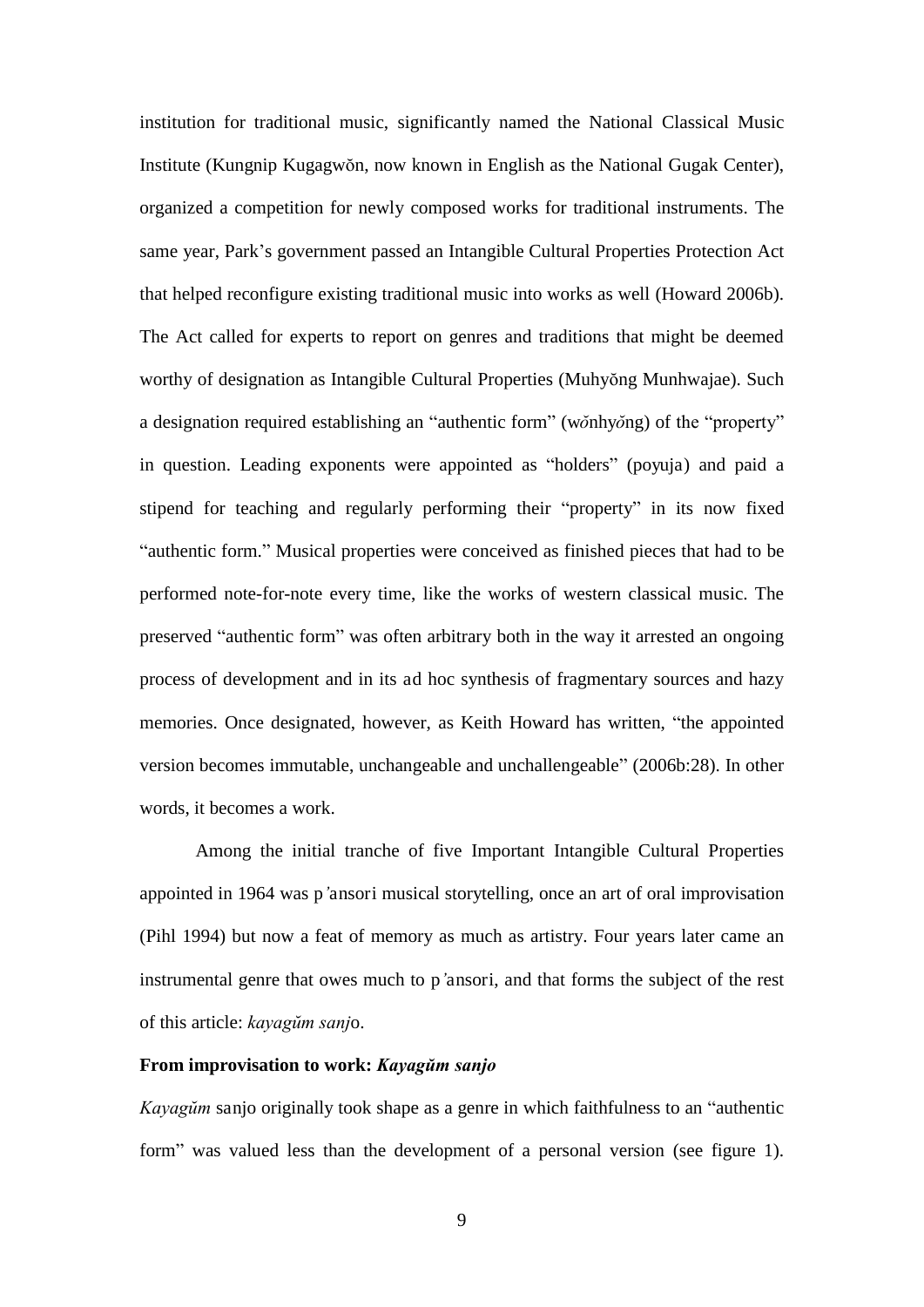While different versions had much in common in their melodic content as well as in their overall style, there was also great scope for personal variation., and each of the famous players of the past played differently.<sup>4</sup>



**Figure 1**: Hwang Byungki performing *kayagǔm sanjo* in October 2014, accompanied on changgu by Kim Ungsik. Photograph by An Ungch'ŏl. Used by permission.

A unifying factor was the accompaniment, which was played on the hourglass drum changgu (also spelled changgo). This was extemporized using similar patterns in all versions—a necessary feature since a given soloist did not always play with the same drummer. In sanjo, as in p*'*ansori, the rhythms of any given passage were structured by one of several rhythmic cycles (changdan), each of which involved a

 4 For a detailed study of *kayag┥m* sanjo, see Howard et al 2008.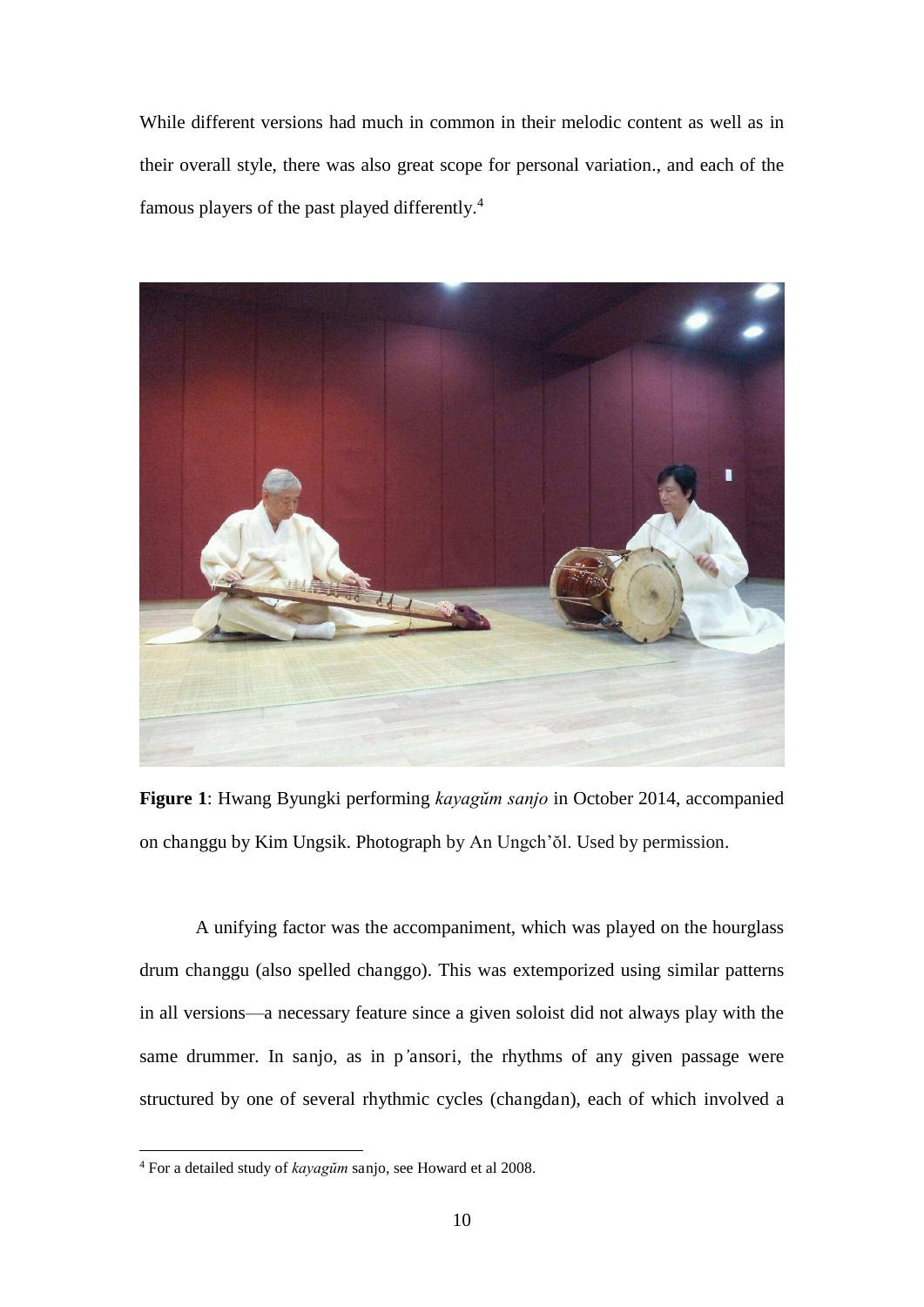specific tempo range as well as a pattern of beats and strokes using at least two contrasting sounds. Also shared with p*'*ansori was the practice of ch*'*uimsae, vocal calls of encouragement and appreciation given by the drummer and by knowledgeable audience members.

The variation between personal versions of sanjo lay with the melody instrument, the *kayagǔm*, a twelve-string half-tube zither with movable bridges. This is an instrument that lends itself readily to the creation of an individual style and sound. In contrast to its relatives, the Chinese zheng and Japanese koto, the *kayagǔm* is played without plectrums or artificial fingernails.. Its silk strings yield a variety of timbres depending, first, whether they are plucked with the bare fingertip or flicked with the fingernail, and, second, how far from the bridge the contact with the string takes place. The strings are relatively slack and thus permit wide pitch-bending by pressing with the left hand on the non-sounding portion beyond the movable bridges. These pitch-bends, along with various forms of vibrato and other inflections produced in the same way, allow the use of melodic modes (cho/jo) not limited to the pentatonic tuning of the strings. They also allow recognizable differences of personal style in the width, speed, and timing of the pitch-bending. Thus, a knowledgeable listener can often identify the playing of an individual kay*agǔm* sanjo player within seconds.

Personal variation appears not only in how the *kayagǔm* is played, but also in what is played on it: that is, the specific melodic content. The name sanjo, written in Chinese characters as 散調 and translatable as "scattered melodies" or "random tunes," reflects the eclectic and originally extemporaneous nature of the genre (see Killick 2013:16–29). The melodies were drawn from, or modelled on, such diverse sources as the sinawi music accompanying shamanistic ceremonies, the p*'*ungnyu chamber music of the literati, folk songs in various regional styles, and p*'*ansori singing—itself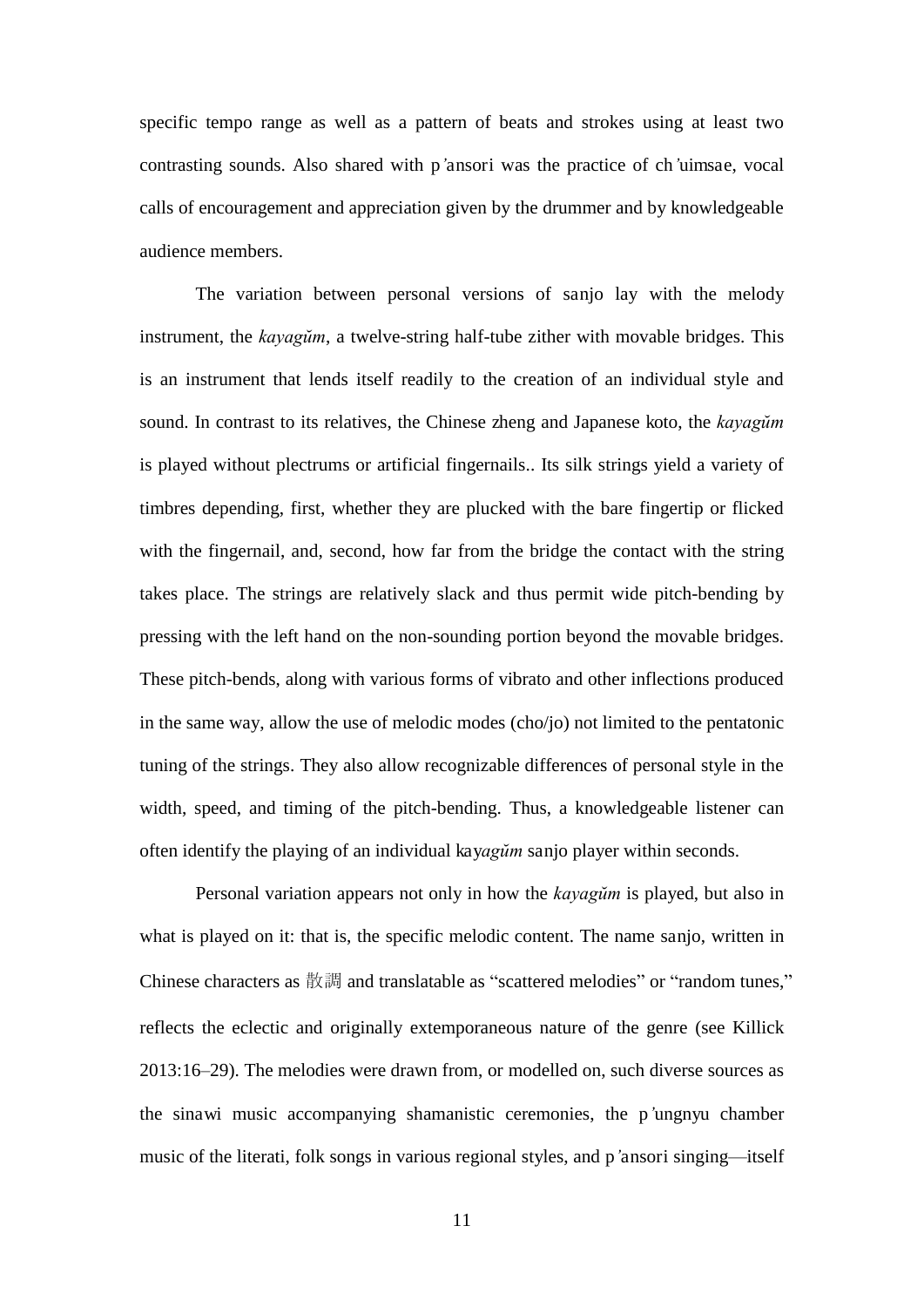a heterogeneous mixture of folk and elite elements (Lee Bo-hyung 2009:4–8). In performance, originally at the literati's p*'*ungnyubang entertainment clubs in the late nineteenth century, these melodies were freely strung together into a kind of medley with improvised connecting passages and, perhaps, a fast climax made up to show the player's virtuosity (Kim Hee-sun 2008:35–38). Naturally, each performer, and to some extent each performance, did this in a different way.

As the emergent genre began to take on a distinct identity in relation to other forms of music, the melodic modes and rhythmic cycles came to be arranged in a relatively consistent way. At some point, it became standard to begin with a mode from the elite music (the pentatonic la mode ujo) before settling into the folk mode *kyemyŏnjo* (a mode with a tritonic core approximating the notes of a minor triad) as the predominant mode for the rest of the performance (Hwang Byungki 2002:917). The rhythmic cycles, meanwhile, were arranged in order of increasing rapidity, producing a series of three or more movements, each faster than the last.

This generic musical structure, like the physical structure of the *kayagǔm*, accommodated the development of personal ways of playing. While the order of movements was fixed, there were no standard forms for individual movements (such as the western sonata, rondo, and variation forms) and melodies were rarely repeated. Unity came less from thematic or tonal relationships than from similarities between the various rhythmic cycles, which differed in tempo but shared the use of three-beat metrical units (except in the very fastest cycle, tanmori) and an accent two-thirds of the way through the cycle (Killick 2013:21–24). Thus, players had great freedom in the choice and sequencing of the melodies that would form their own personal versions of sanjo. These personal versions were transmitted to the next generation by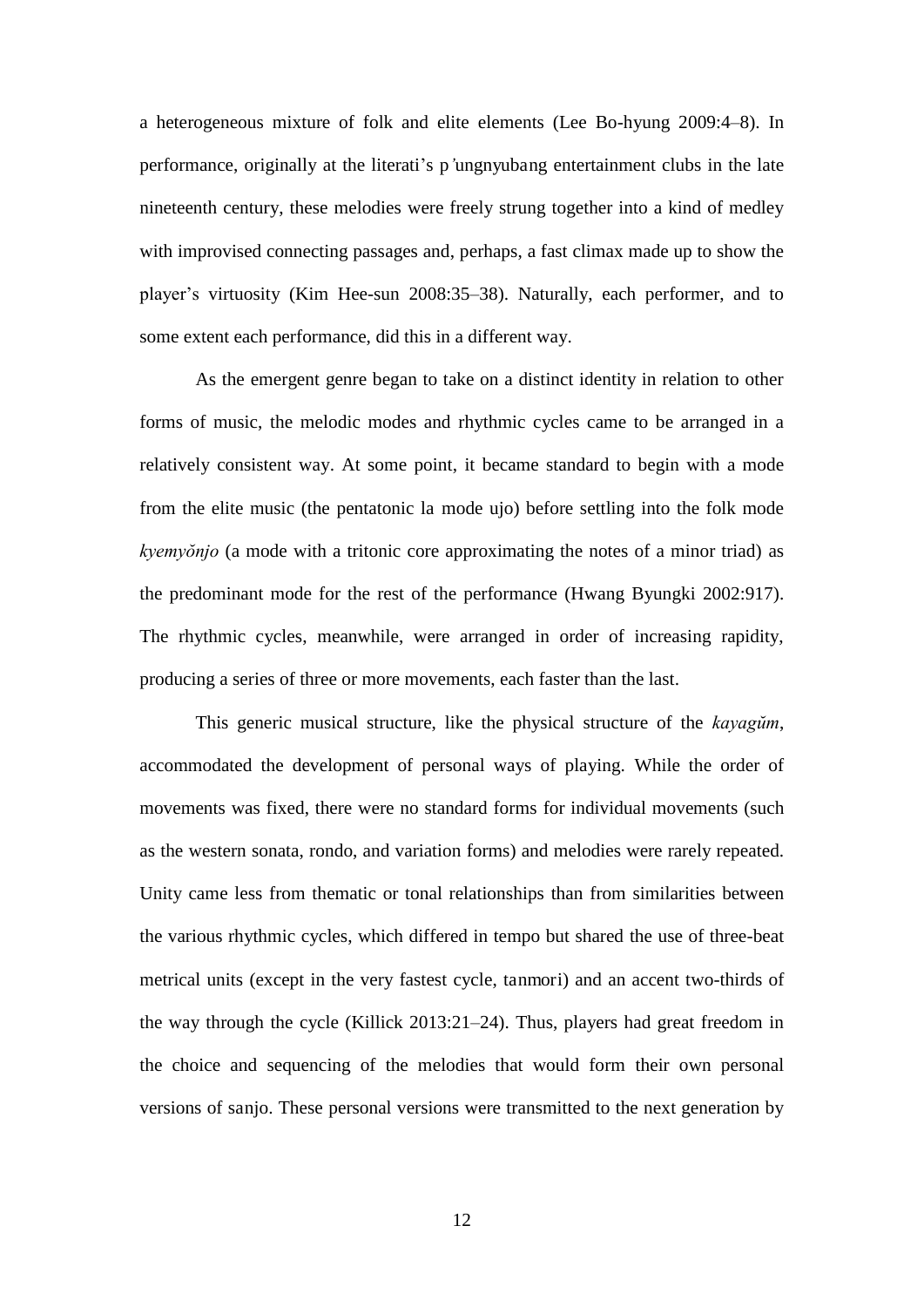teaching, but it was always expected that both teacher and student would then go on to develop what was transmitted in their own way (Hwang Byungki 2002:915).

A case in point is Chŏng Namhūi (1905–84), the originator of the sanjo that Hwang Byungki has made his own. We can get a sense of both the consistency and the variability of Chŏng's sanjo playing by comparing sources dating from different times in his life. First, Chŏng's playing was recorded on two sets of 78rpm disks, released in 1934 and 1939 respectively (re-released on CD, Chŏng Namhŭi 2004). Next, Chŏng taught his sanjo to a younger musician, Kim Yundŏk (1918–78), in the late 1940s; Kim then taught it to Hwang Byungki, who in turn taught it to (among other students) Lee Chaesuk (b. 1941), who went on to study it with Kim directly (see figure 2). Kim, Hwang, and Lee all made transcriptions of this sanjo in the early 1960s (Kim Yundŏk 1962; Hwang Byungki 1962; Lee Chaesuk 2008:389–432).<sup>5</sup> Chong had chosen to move to North Korea on the outbreak of the Korean War in 1950, and two separate recordings that he made there, both in 1961, later found their way to the South, where they are now available on CD (Chŏng Namhǔi 2004). Finally, one of Chŏng's students in North Korea, Kim Kilhwan, made transcriptions of Chŏng's sanjo after his death, notating two or, in some cases, three distinct versions of each movement; these too have since become available in the South (Yang Sŭnghŭi 2004:149–271).

<u>.</u>

<sup>&</sup>lt;sup>5</sup> Kim's transcription was written in *chŏngganbo*, a Korean notation system that is traditional for elite music but not for sanjo; the other two were in western staff notation with additional symbols for *kayag┥m* techniques.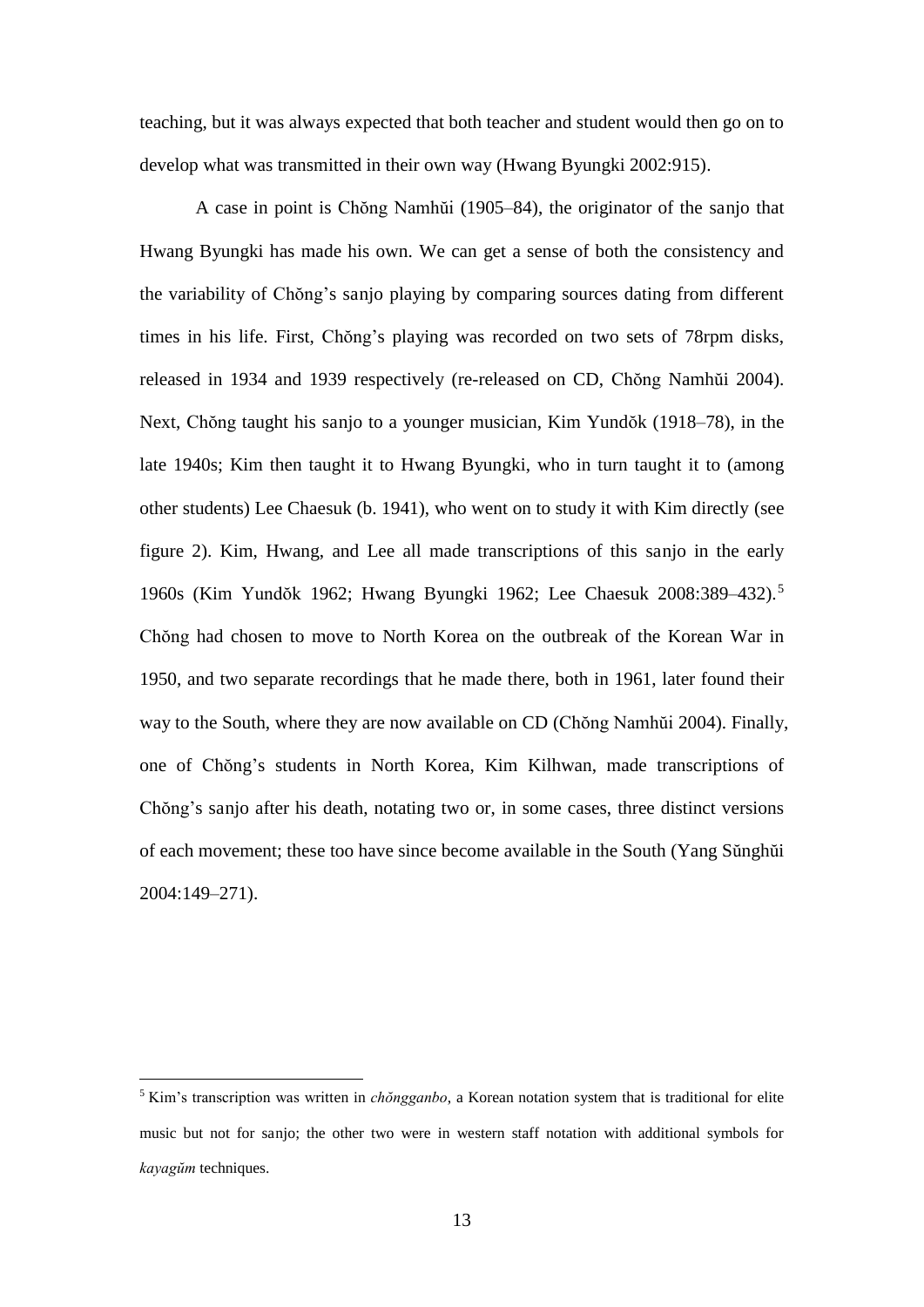

**Figure 2**: Principal figures in the particular lineage of *kayagǔm sanjo* originating with Chŏng Namhŭi.

Comparing these sources reveals that, while certain key melodies recur in different versions, there is much material that seems to have formed a temporary rather than a permanent part of Chŏng's sanjo. For instance, it appears that at some time after moving to North Korea, Chŏng added a movement in the ten-beat rhythmic cycle *┙*nmori (an unusual feature in *kayag┥m* sanjo), and while *┙*nmori movements appear in one of his 1961 recordings and in one of Kim Kilhwan's transcriptions, the two are entirely different in melodic content (Chi Aeri 2010:101–09). In short, Chŏng never fixed his sanjo in a permanent form, but went on developing it, apparently to the end of his life.

The situation was different in South Korea, where a number of influences perhaps chief among them the Intangible Cultural Properties system—led Kim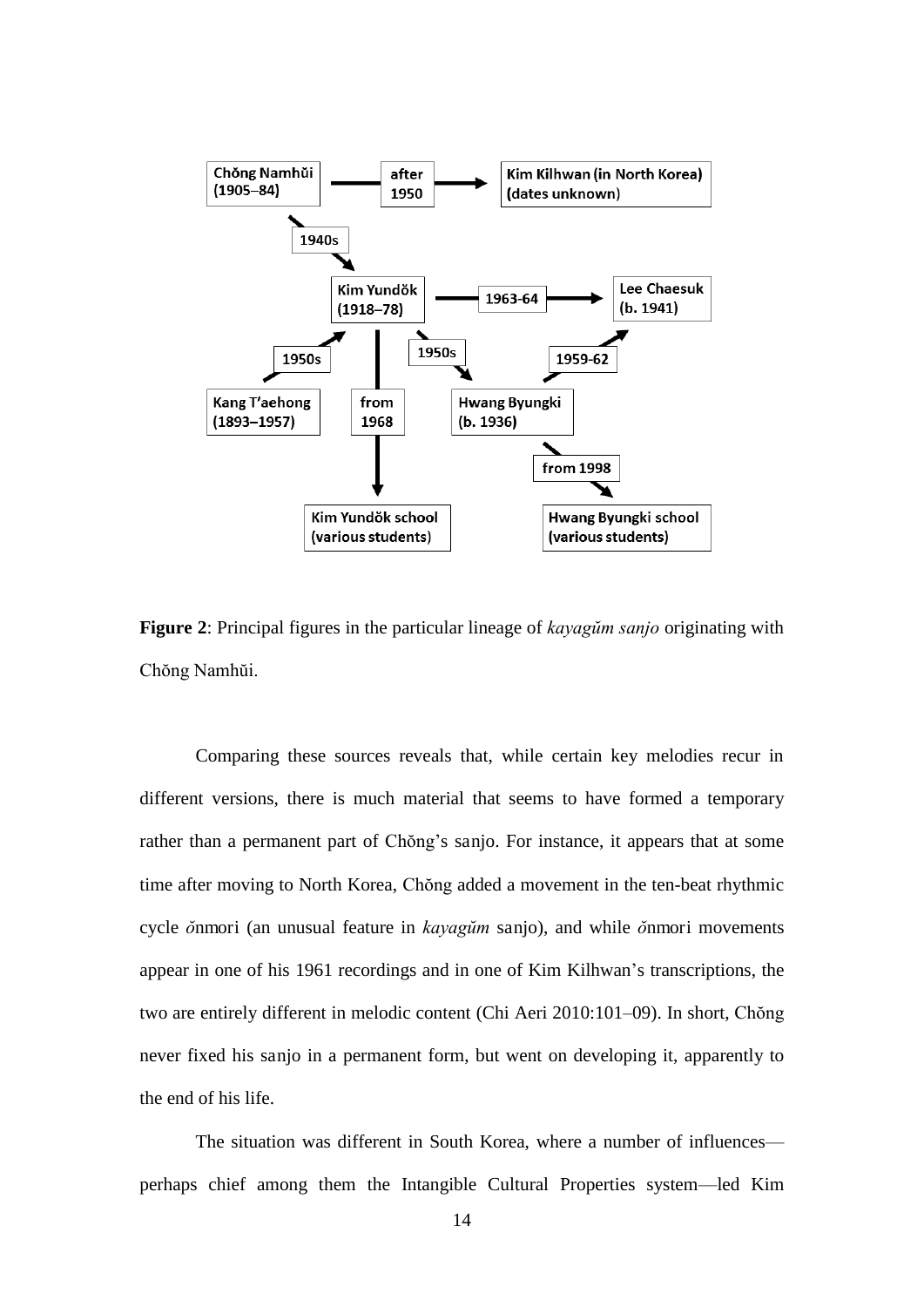Yundŏk and other sanjo players to develop fixed and permanent personal versions of sanjo (Howard 2009). After Chŏng Namhŭi went to North Korea in 1950, Kim Yundŏk learned another version of sanjo from a senior musician who remained in the South, Kang T'aehong (1893–1957). According to Hwang Byungki (interview, 18 March 2016), Kim was able to perform both these versions of sanjo, but kept them separate, teaching only the sanjo of Chŏng Namhŭi. In the 1960s, Kim began to form his own personal version of sanjo that was based on that of Chong Namhui but incorporated some melodies from Kang T'aehong's sanjo, along with some additions of his own. In 1968, when *kayagǔm* sanjo was designated as an Important Intangible Cultural Property and Kim Yundŏk as a holder, Kim had to settle on a permanent form of his sanjo to preserve and transmit to his students. In a study that compares Kim Yundŏk's final sanjo with the version he learned from Chŏng Namhŭi, Ki Sukhūi reveals that Kim's changes come mainly in the earlier movements (2015:193– 4, 201–3). Could it be that Kim was only part-way through personalizing his sanjo when its development was arrested by the requirements of the Cultural Property appointment?

To some extent, the Intangible Cultural Properties system made works out of most forms of Korean traditional music, but especially so in the case of sanjo, where the various extant versions were credited to individual originators. Each recognized version of sanjo was identified as the ryu or "school" of an individual player, as in "Kim *Yundŏk*-ryu *kayagǔm* sanjo." While it was acknowledged that each ryu had its antecedents and took some of its content from earlier sources, the attribution to an individual musician implied that in its designated form the music did not exist prior to the creative activity of that musician. In effect, each ryu was conceived as a work in the sanjo genre.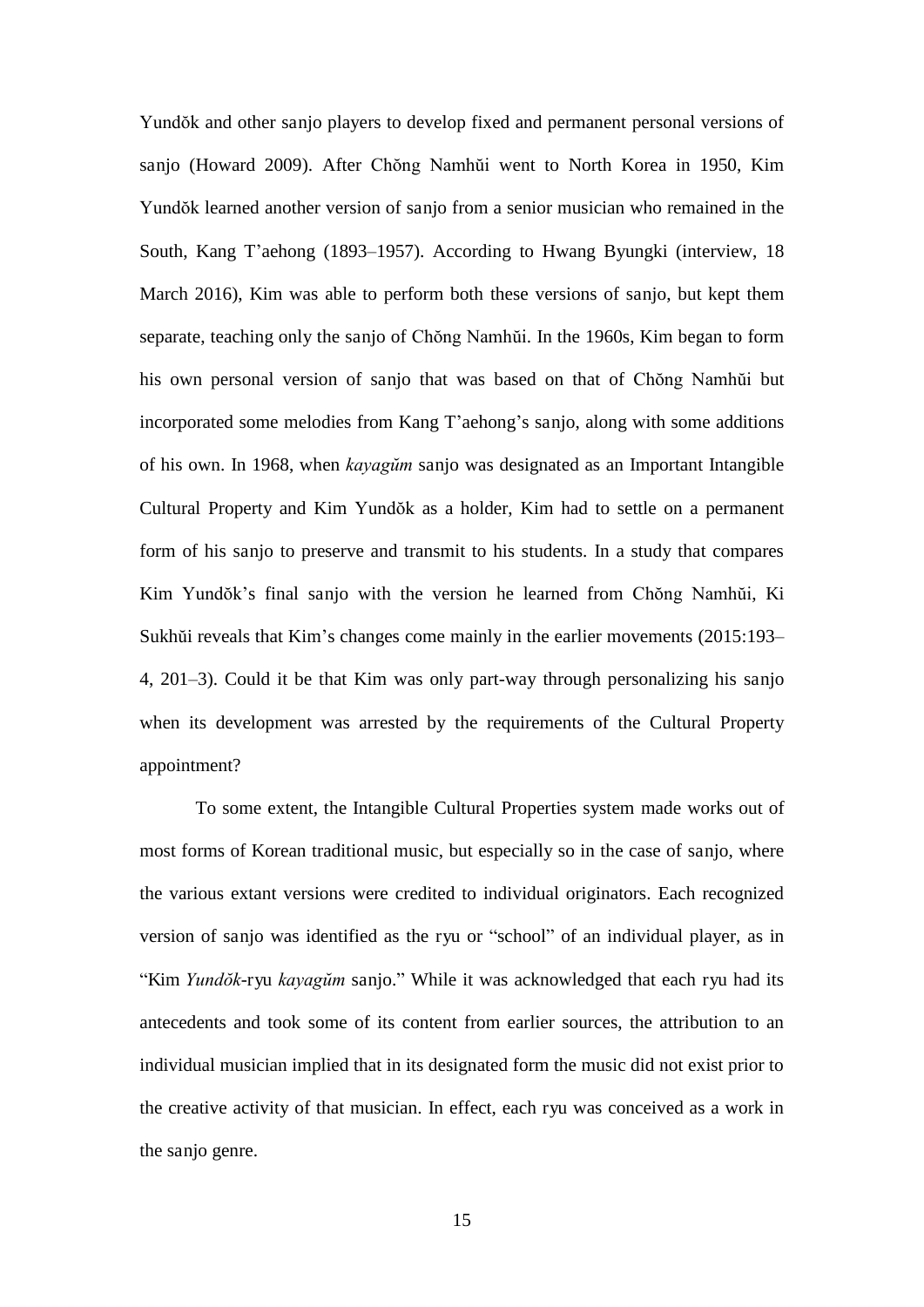Thus far, *kayagǔm* sanjo seems to present a fairly complete example of the transference of the work-concept to traditional music. A musician who starts to modify this picture, while also contributing to it, is Hwang Byungki.

## **A structurally integrated sanjo: The Hwang Byungki school**

During the 1960s, when Kim Yundŏk began to develop his own sanjo based on those of Chŏng Namhŭi and Kang T'aehong (see figure 2), Hwang Byungki chose not to adopt Kim's changes in his own playing. Hwang was also familiar with Kang T'aehong's sanjo and disliked the effect of alternating between passages from Chŏng and Kang that he felt in Kim's new version (interview, 18 March 2016). As Kim's other students came to learn his own personal sanjo, Hwang and his students were left as the main exponents of Chŏng's sanjo in South Korea.

Like Kim Yundŏk, however, Hwang gradually modified the sanjo that he played, carrying on the tradition of personalizing the sanjo inherited from one's teacher. He was free to do this even after *kayagǔm* sanjo was designated as an Important Intangible Cultural Property in 1968 because he was operating outside of the Intangible Cultural Properties system; he never sought an appointment as a holder. Eventually, Hwang reached the point where he felt he could establish his own ryu, although he recognized its affiliation to the Chŏng Namhŭi "lineage" (che/je). The advent of *Chŏng Namhǔi*-je Hwang Byungki-ryu *kayagǔm* sanjo was announced with a public performance by Hwang's student Chi Aeri in 1997 and the publication of a score in 1998 (later corrected in Hwang Byungki 2010). Hwang's own commercial recording followed in 2014. At first sight, this might look like the addition of one more work to the sanjo repertoire, but I will try to show that its real significance is more complex and far-reaching.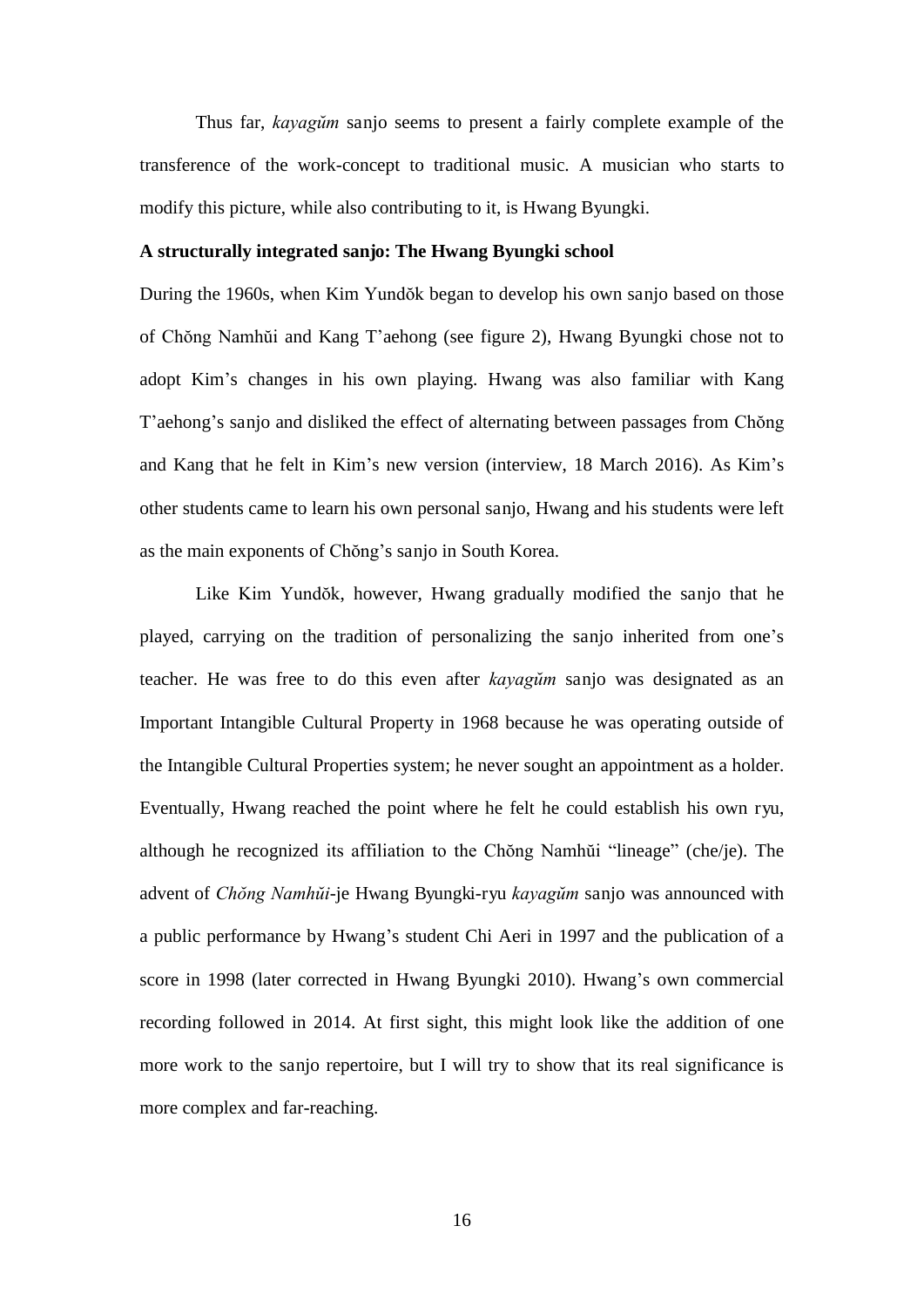Hwang Byungki is unusual—perhaps unique—in being both an expert *kayagum* player and a celebrated composer. In the mid-to-late 1950s, he both won traditional music performance contests and came to know the works of western twentieth-century composers. These works inspired him to compose music of his own for the *kayagǔm* and other traditional Korean instruments beginning in 1962 with the first original "work" to be composed for *kayagǔm*, Sup (The Forest; Killick 2013:52– 7, 68–90). Just as Hwang's intimate knowledge of the *kayagǔm* helped him compose music that is idiomatic to the instrument and that lies naturally under the hand, his experience as a composer informed his approach to sanjo.

In some ways Hwang was involved in the process of converting sanjo into works. As an aid to his *kayagǔm* teaching at Seoul National University from 1959 to 1962, he completed a transcription of the sanjo that he learned from Kim Yundŏk. This was essentially the sanjo that Kim learned from Chŏng Namhŭi, but as it was taboo in South Korea to acknowledge an artist who had moved to the North, the transcription was printed under the title *Kayagǔm* sanjo (Kim *Yundŏk*-ryu)(Hwang Byungki 1962). This was the first use of the term ryu in reference to sanjo; Hwang himself borrowed the term from the Japanese iemoto system as a way of distinguishing the different personal versions of sanjo that were starting to be transmitted as schools. Hwang's transcription was reprinted in a widely-used *kayagǔm* teaching workbook (Hwang Pyŏngju 1973) and also became the basis of his student Lee Chaesuk's notation (first published 1971; reprinted 2008:389–432). Lee's notation was completed after studying with Kim directly infrom 1963 to 1964 and has come to be treated as an authoritative score of Chŏng Namhŭi's sanjo for teaching and analytical purposes (e.g., Ki Sukhŭi 2015). Hwang, then, played an important role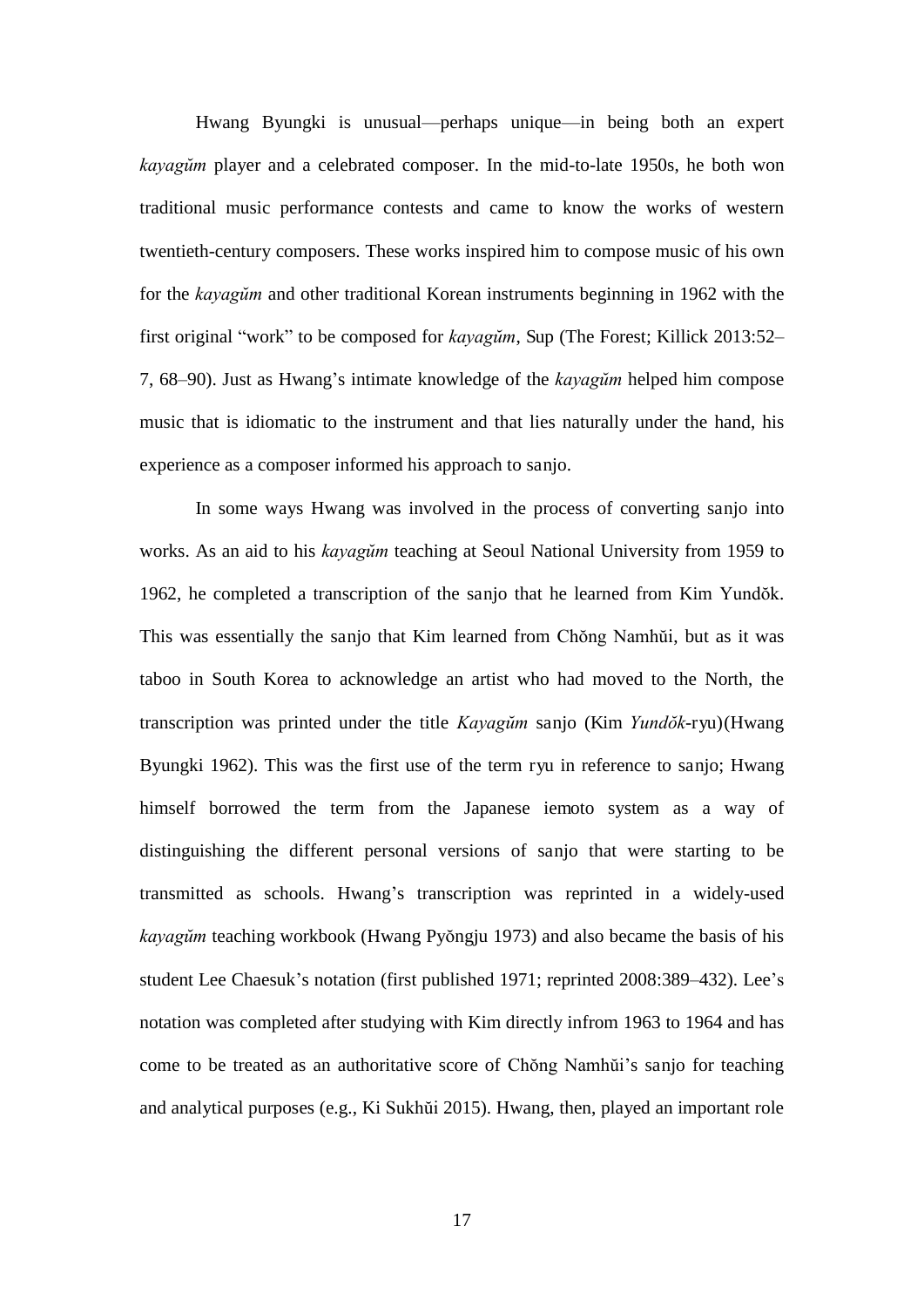both in the production of sanjo scores and in the adoption of a terminology that recognized individual creators of the music represented in those scores.

In addition, the work-concept may appear to underlie some aspects of Hwang's approach to developing his own sanjo. Comparing his 1962 transcription with his recorded performances (e.g., Hwang Byungki 2001, 2014) and his 1998 score (Hwang Byungki 2010) gives some hints of his process and his aims. His first published recording, made at the University of Hawaii in 1965, includes a nineteenminute version of sanjo which already shows some departures from the 1962 score (not limited to omissions for reasons of time). The opening of the fast hwimori movement, for instance, is one passage that Kim Yundŏk already played differently from Chŏng Namhŭi when he was teaching Hwang in the 1950s.<sup>6</sup> In his own playing, Kim omits four cycles (as shown in figure 3), but by 1965 Hwang was already playing this passage in the manner of Chŏng—as, indeed, he would do in his final sanjo of 1998. He felt that Chŏng's version better expressed the logic by which the opening figure developed into the subsequent passage (Hwang Byungki, interview, 7 March 2016). As Goehr (2007) might say, Chŏng's version was more "structurally integrated," a quality that naturally appealled to a musician who had become a composer of works.

<u>.</u>

<sup>&</sup>lt;sup>6</sup> Hwang told me that Kim used to demonstrate to his students how Chong had played this passage. Chŏng's version can be heard in one of his own early recordings (re-released in Chŏng Namhūi 2004, track 6), which Hwang was given by singer Kim Sohŭi (Hwang Byungki, interview, 7 March 2016).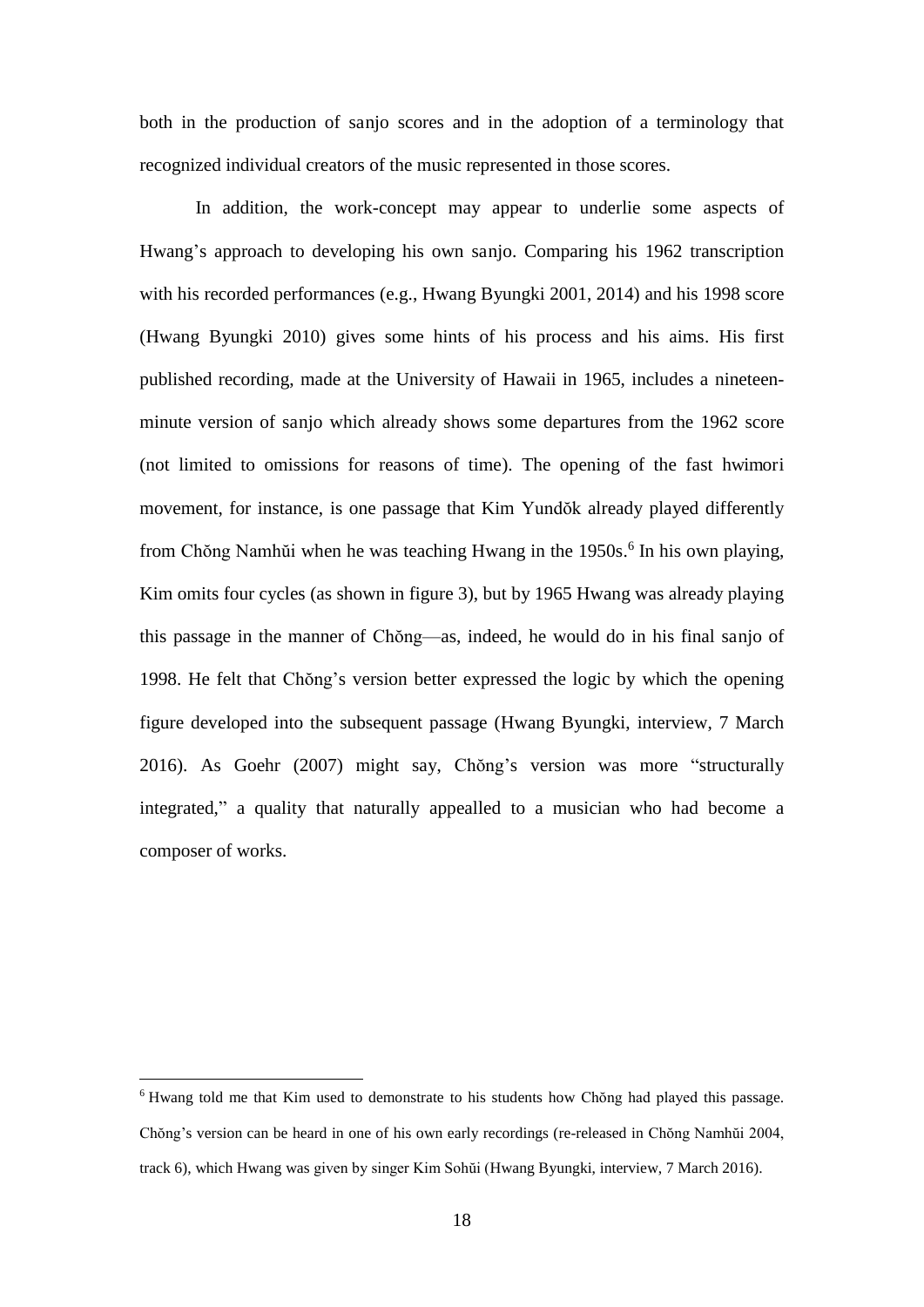

**Figure 3**: Opening of the hwimori movement as played by Hwang Byungki in 1965. See Audio Examples 1 and 2.

The pursuit of structural integration is also apparent in the sense of proportion that Hwang maintains in sanjo performances of different lengths. In a climactic passage of the hwimori movement featuring continuous eighth-notes in groups of three repeated notes, Hwang's 1965 performance inserts two more cycles, enhancing the sense of climax by bending the pitch of the highest string upward by a semitone with left-hand pressure to a written B-flat<sup>7</sup> (see figure 4). In an unpublished recording of a 40-minute performance at the Durham Oriental Music Festival in 1979, Hwang expands this climactic passage further, replacing two cycles of his 1962 score with eleven new cycles that rise to a high C before descending microtonally as the lefthand pressure is gradually released. In his 1998 score and 2014 recording (which lasts a full 68 minutes), a further three cycles are inserted shortly before this point, and the high C becomes a D. This is the highest pitch used in Hwang's sanjo and probably the highest that is feasible on the instrument. It results in a bigger climax to suit the bigger scale of Hwang's final sanjo. The ensuing descent, in keeping with its wider

<sup>&</sup>lt;u>.</u>  $<sup>7</sup>$  Most sanjo musicians today are familiar with western notation and pitch names. To accommodate the</sup> full pitch range of the *kayagǔm* on a treble staff with the minimum of leger lines, Hwang's notation is written approximately a perfect fifth higher than the actual sound. His special notational symbols are explained in Killick (2013:204–7).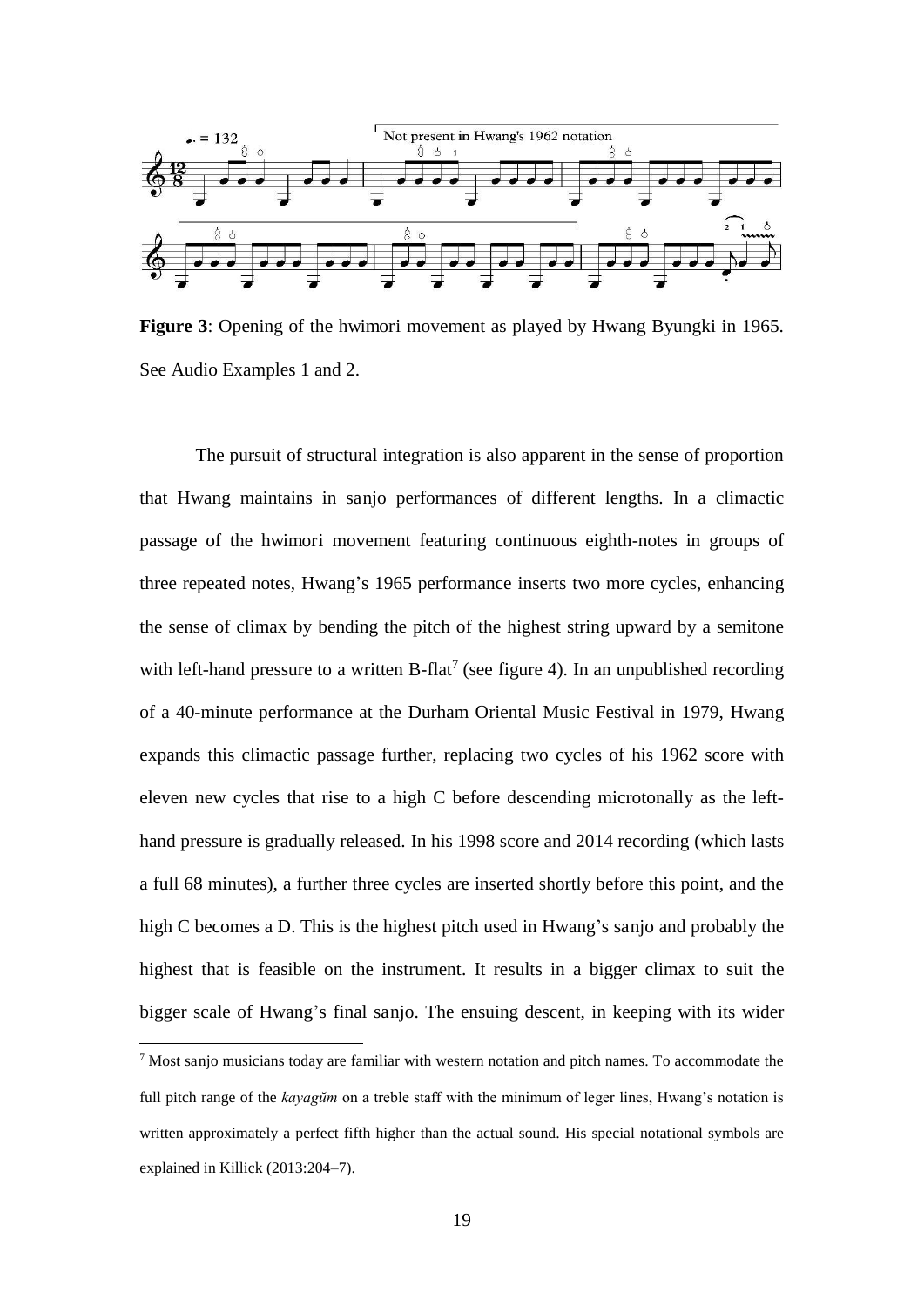span, becomes one cycle longer. The sense of temporal and melodic proportion evident in these changes might again be seen to reflect a composer's interest in creating a "structurally integrated whole" rather than a medley of "scattered melodies."

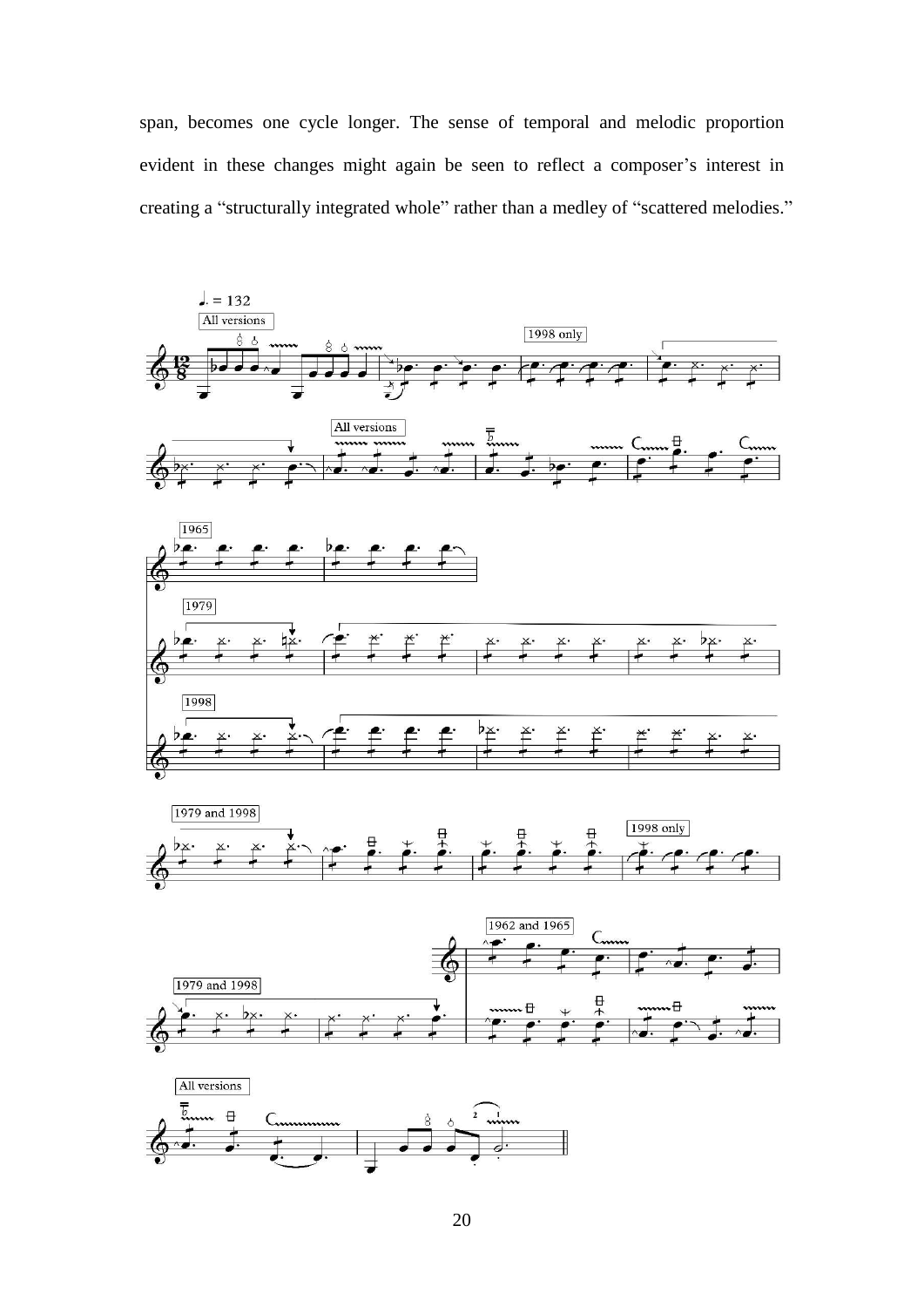**Figure 4**: Climactic passage of the hwimori movement, comparing Hwang's notations of 1962 and 1998 and his recorded performances of 1965 and 1979. Notation simplified to save space. For any given version, read the parts marked as contained in that version and omit all others. See Audio Examples 3, 4, and 5.

Whenever Hwang added something to his sanjo, he took care to integrate it into the whole. One important addition was an unmetred introduction, tas*i*n *u*m, which was included in some versions of sanjo but not in that of Chong Namhui or Kim Yundŏk. In his final sanjo, Hwang constructs a *tasŭrŭm* following the same melodic outline and sequence of modes as the first part of the ensuing chinyangjo movement. With this addition, the chinyangjo movement takes on an added grandeur and inevitability because its contours are foreshadowed in the structurally integrated *tasŭrŭm*. For other additions, Hwang sought musical unity by using passages that were recorded by Chong Namhūi himself (though not included in the sanjo that Chŏng transmitted to Kim Yundŏk). Even these were carefully integrated to ensure smooth transitions. For instance, after acquiring a North Korean recording of Chong's later playing, Hwang incorporated its unusual *ŏ*nmori movement into his sanjo.<sup>8</sup> He was careful to add an introduction of his own so that the rhythmic cycle and melodic mode did not both change at the same moment.

Just as the addition of *tasŭrŭm* and *ŏnmori* expanded the rhythmic range of Hwang's sanjo, some of his additions extended its modal palette. Borrowings from

<u>.</u>

<sup>&</sup>lt;sup>8</sup> Hwang acquired this recording when he led the South Korean contingent to the 1990 Pan-Korean Unification Concerts (*Pŏmminjok t'ongil ǔmakhoe*) in Pyongyang. It appears to be the same as one of the two recordings of Chŏng's playing from 1961 that were later released on CD in South Korea (Chŏng Namhŭi 2004, CD 1, tracks 7–13).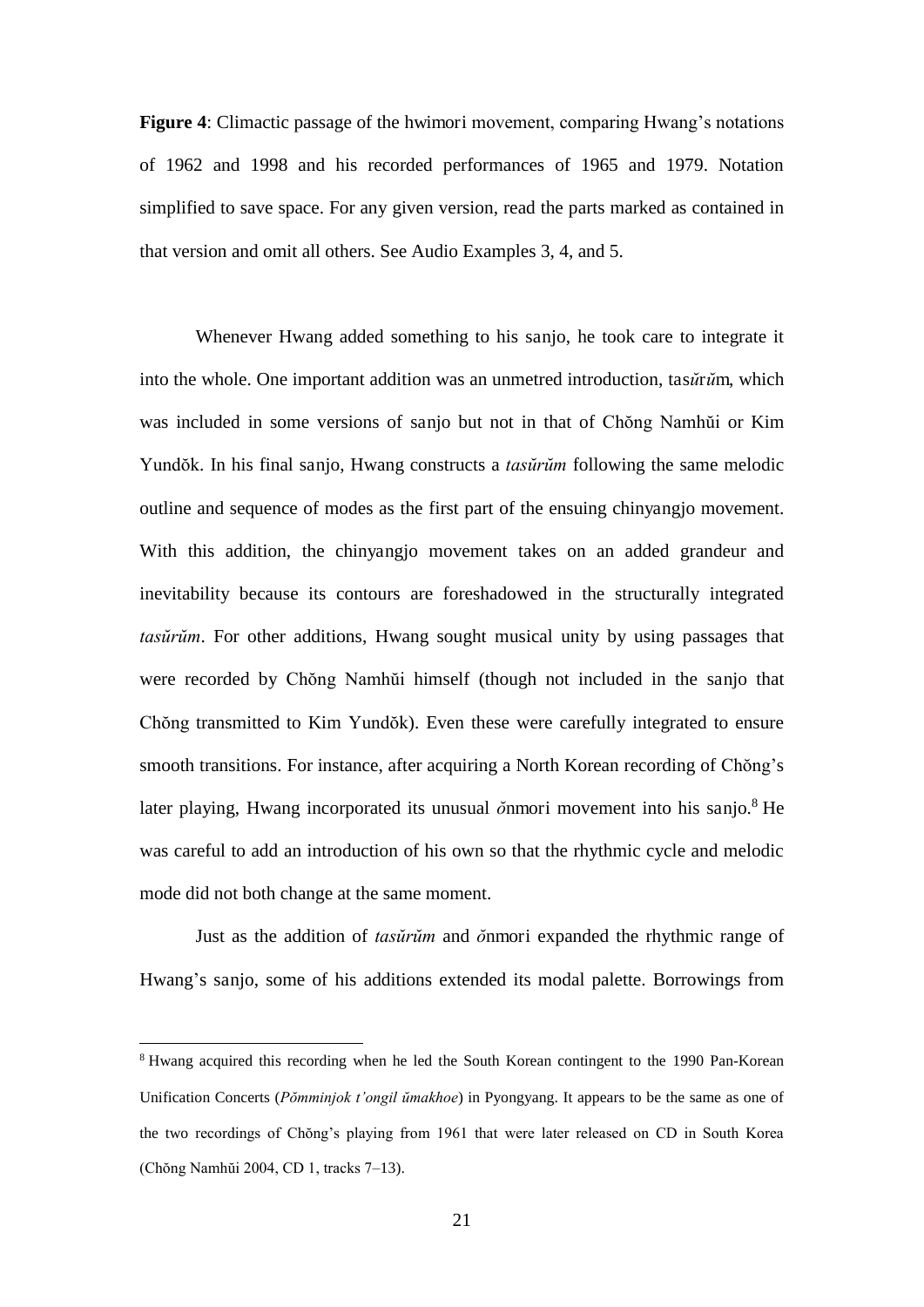the North Korean tape resulted in passages using two forms of transposed p'yongjo mode and an upward-transposed *ky*<sub>ongjo</sub> mode. In the predominantly minor modal context of sanjo, the bright major-pentatonic sound out of the upward-transposed *kyŏngjo* makes a striking contrast. The playing of another veteran sanjo artist, Sim Sanggŏn, inspired Hwang to include a passage in a downward-transposed *kyemyŏnjo* mode that was not previously used in Chŏng's sanjo. A comparative study of the use of modes in various schools of *kayagǔm* sanjo concluded that Hwang's was, by far, the most modally diverse sanjo, using both a wider variety of modes and more frequent changes of mode than any other school (Chi Aeri 2010:162). The increased diversity of modes presented a challenge, not just for the overall unity of Hwang's sanjo, but also for its clarity in bringing out the identity of each mode.

Hwang shows a keen interest in distinguishing the modes by marking the name of the mode and its tonic for each section in his score. He also makes changes in the melodies themselves to heighten their modal characteristics. The most instructive example occurs in the moderate-paced chungmori movement, which (as in many schools of *kayagǔm* sanjo) includes a section near the beginning in the *kyongjo* mode. In his notes to the score, Hwang states that the special bright and fresh character of *kyongjo* appears most clearly in the descending outline C–A–G–E–D (with G as tonic), as exemplified by the boxed phrase at the end of figure 5a (2010:15). This phrase was already present in Chŏng Namhŭi's sanjo as transcribed by both Hwang Byungki and Kim Yundŏk in 1962, and in both of Chŏng Namhŭi's recordings from the 1930s (Ki Sukh $\ddot{\rm u}$  2015:264). But in all of those versions of Ch $\ddot{\rm o}$  sanjo, the characteristic descent appears in that form only once. In Hwang's final sanjo, this memorable phrase becomes a kind of refrain that recurs three more times (a departure from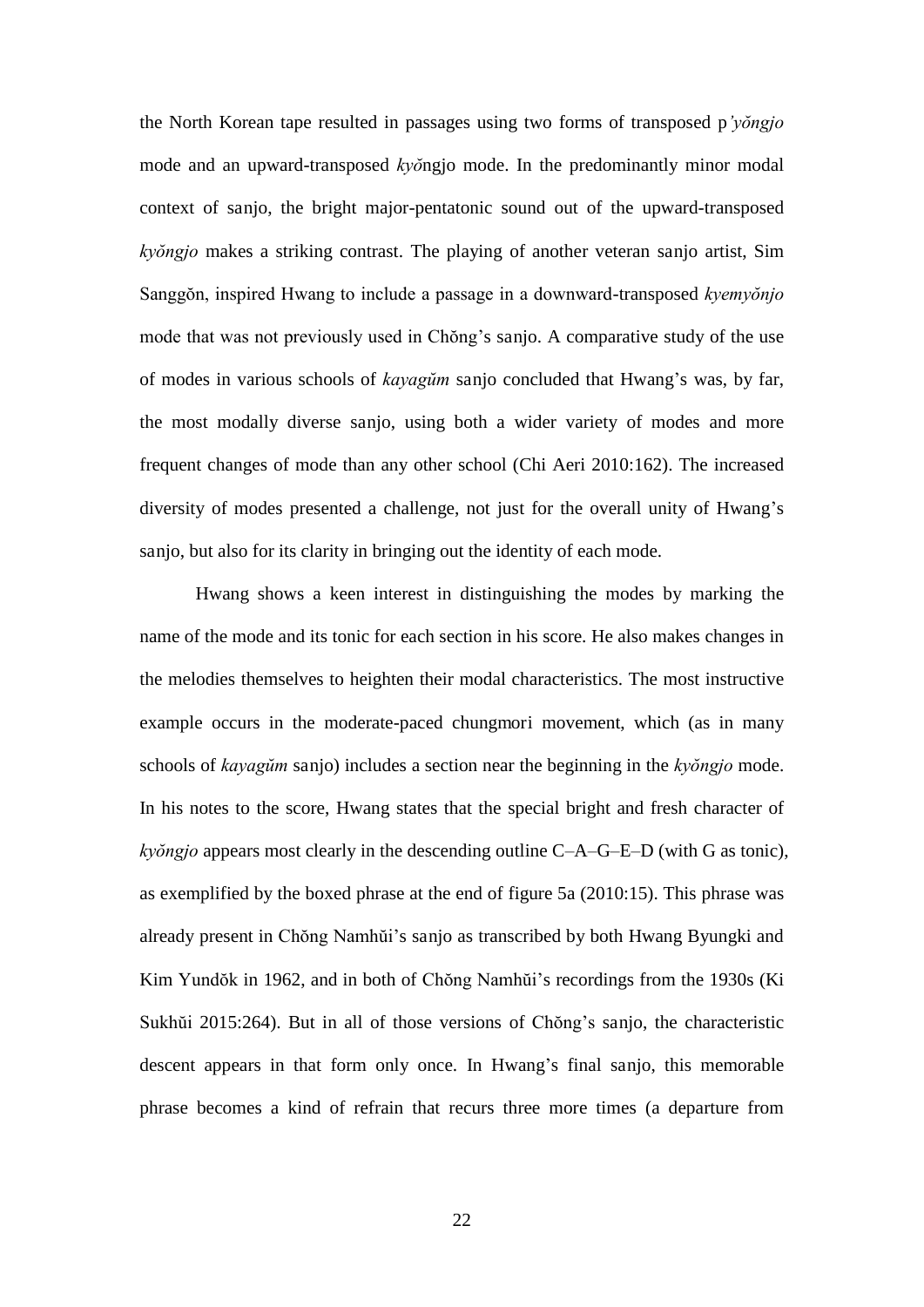sanjo's usual avoidance of repetition), rounding off melodic strains with a reminder of their modal identity (see figure 5b).



**Figure 5a**: Chungmori movement, opening of section 2, as notated by Hwang Byungki in 1998 (2010:47). Box indicates "refrain" phrase. See Audio Example 6.



Figure 5b: Chungmori movement, section 3 cycles 3-6, as notated by Hwang Byungki in 1998 (2010:47-8). Box indicates "refrain" phrase. See Audio Example 7.

Hwang's handling of the *kyŏngjo* mode has a rhythmic aspect too. *Kyŏngjo* takes its name from Kyŏnggi Province, the region around Seoul, and the mode is typical of the folk songs of that region. Also typical of that regional style is the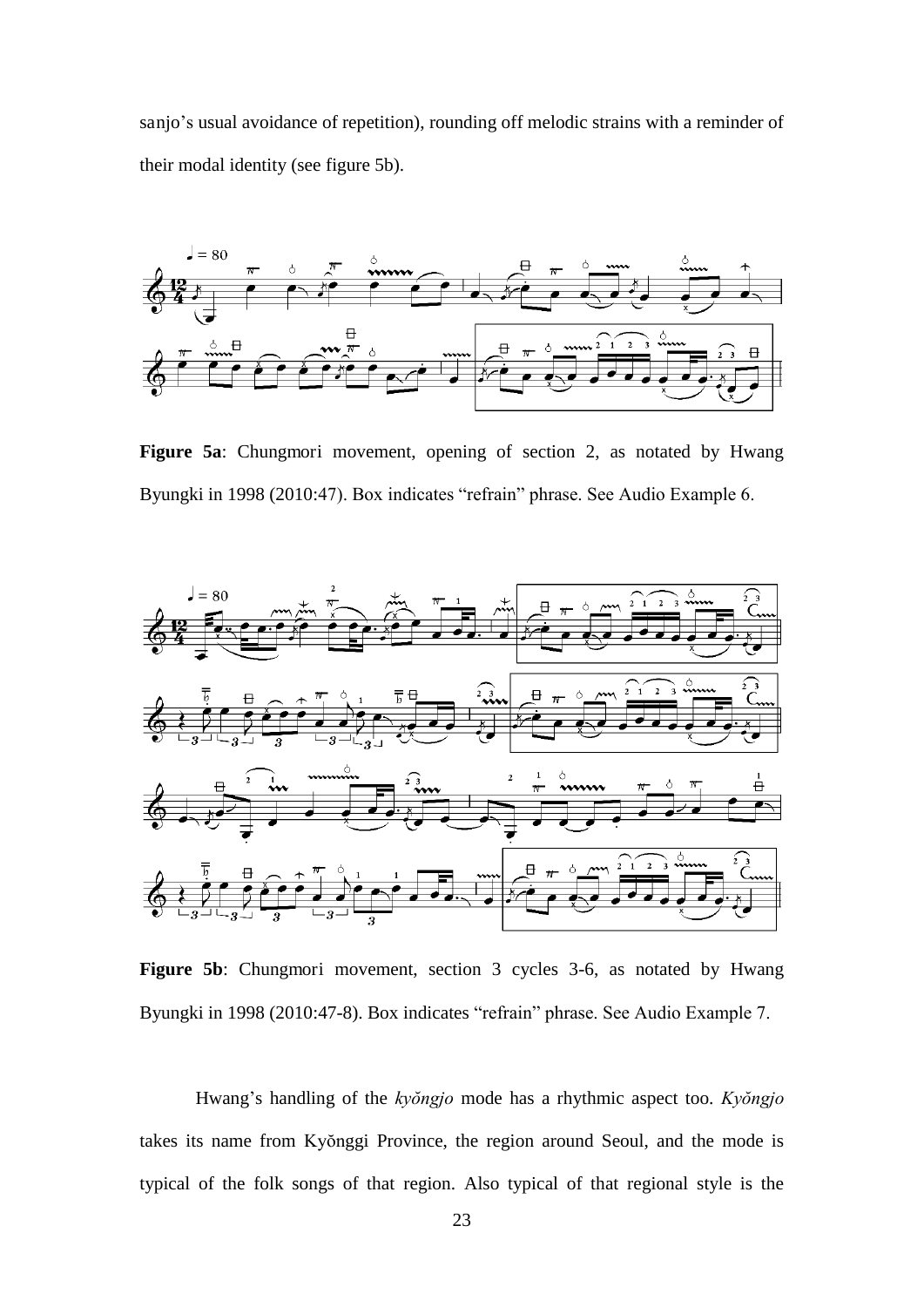rhythmic cycle semach*'*i, which has three main beats each subdivided into three, as in western 9/8 metre. The well-known song "Arirang" (see figure 6) exemplifies both the semach<sup>'</sup>i cycle and the *kyongjo* mode: note the descent at the end of the first phrase, which matches Hwang's characteristic *kyongjo* descent except that B takes the place of C.<sup>9</sup> The main beats of semach*'*i usually move at approximately the same tempo as the beats of chungmori, which are also grouped in threes, with four such groups making a complete cycle of twelve beats. Thus, one line of "Arirang" could be accompanied by a drummer playing either four cycles of semach*'*i or one cycle of chungmori. Hwang told me that he has sometimes heard drummers accompanying "Arirang" and metrically similar songs with a mixture of the two patterns: two cycles of semach*'*i followed by the second half of chungmori (interview, 18 March 2016). He seems to have evoked this effect in the *kyongjo* section of the chungmori movement (see figure 5b above).



**Figure 6**: First line of the song "Arirang," shown with drum accompaniments in the *semach'i* cycle, in chungmori, and in a mixture of both.

<u>.</u>

<sup>&</sup>lt;sup>9</sup> This is not a great change since in *kyŏngjo* the major third and perfect fourth appear to function as alternative versions of the same scale degree (Hwang Junyon 2005:18–20, 208–9); on the *kayag┥m* they are played on the same string, using left-hand pressure to produce the higher pitch.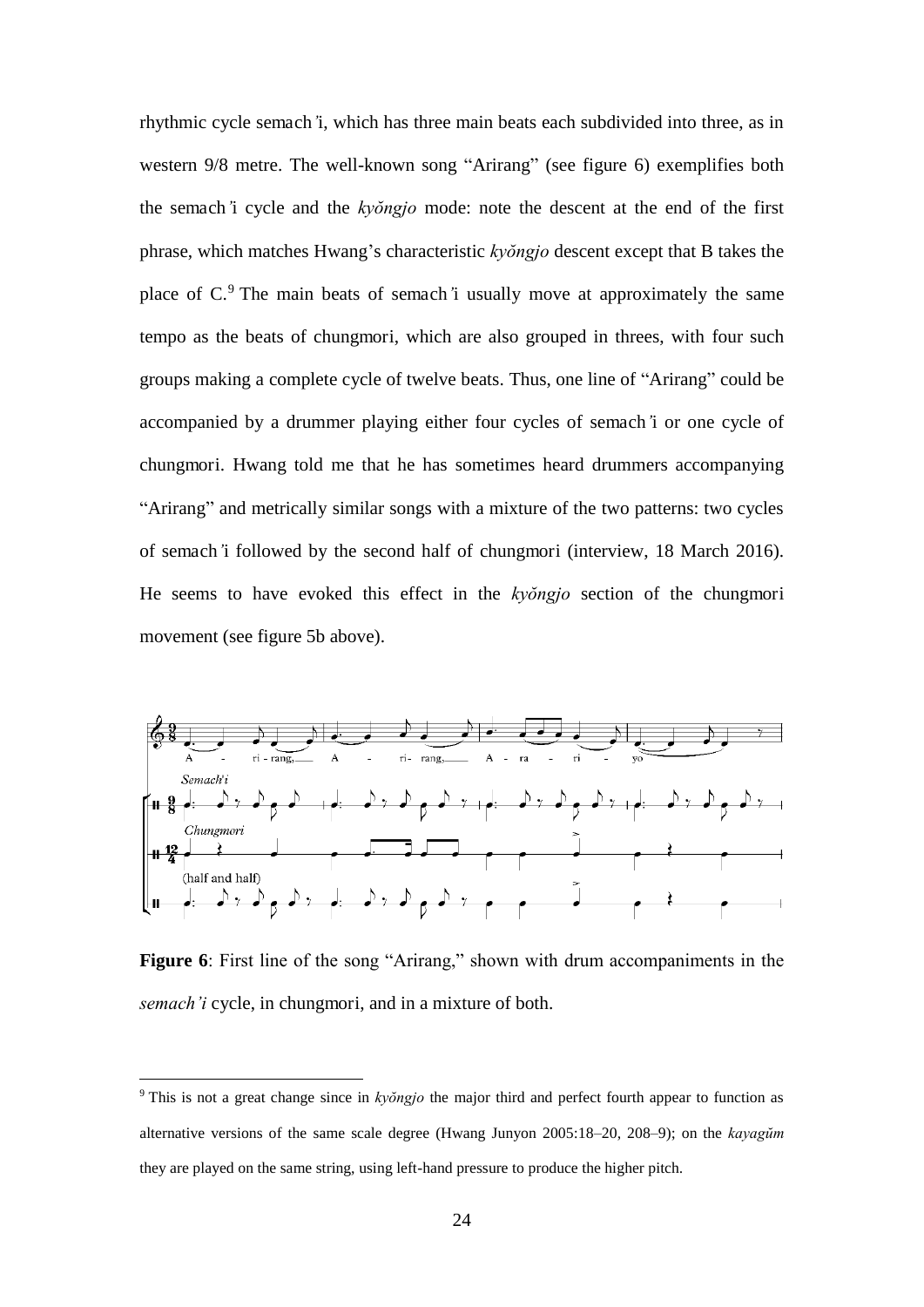To understand how Hwang incorporates *semach'i* within chungmori, we need to grasp the relationship between the two rhythmic cycles. In chungmori, each beat is normally subdivided into two, rather than three as in semach*'*i. Because the tempo of the two cycles is about the same, an effect of semach*'*i can be produced within chungmori by dividing the beats into three instead of two, a procedure that appears in staff notation as triplets. It is probably the association with semach <sup>'i</sup>, via the Kyonggi Province folk song style, that has inspired the inclusion of triplets in the *kyongjo* section of chungmori, both in Hwang's sanjo and in the Chong Namhui sanjo that he learned from Kim Yundŏk.

The only other section where triplets occur in either sanjo is one that Hwang marks ch'uch'ŏnmok, identifying it as a melody that occurs in the p'ansori "Song of Chunhyang" at the point when the heroine rides on a swing (Hwang Byungki 2010:15). The triplets evidently evoke the swinging motion. In Hwang's 1962 transcription of Chŏng Namhŭi's sanjo as transmitted by Kim Yundŏk, the triplets in the *kyongjo* section continue through nearly two whole cycles of chungmori (see figure 7). In Hwang's final version, however, they are restricted to the first half of the cycle (see figure 5b), like the semach*'*i pattern in the metrically mixed accompaniment to "Arirang" that Hwang described to me. For comparison, triplets also occur in the equivalent passage of Kang T'aehong's sanjo, where they may fall in any part of the chungmori rhythmic cycle (Lee Chaesuk 2008:305–7); it is only Hwang who restricts them to the first half. Here, Hwang's concern with highlighting the identity of a mode appears to have affected his management of rhythm as well, producing an allusion to rhythmic features associated with traditional music in that mode.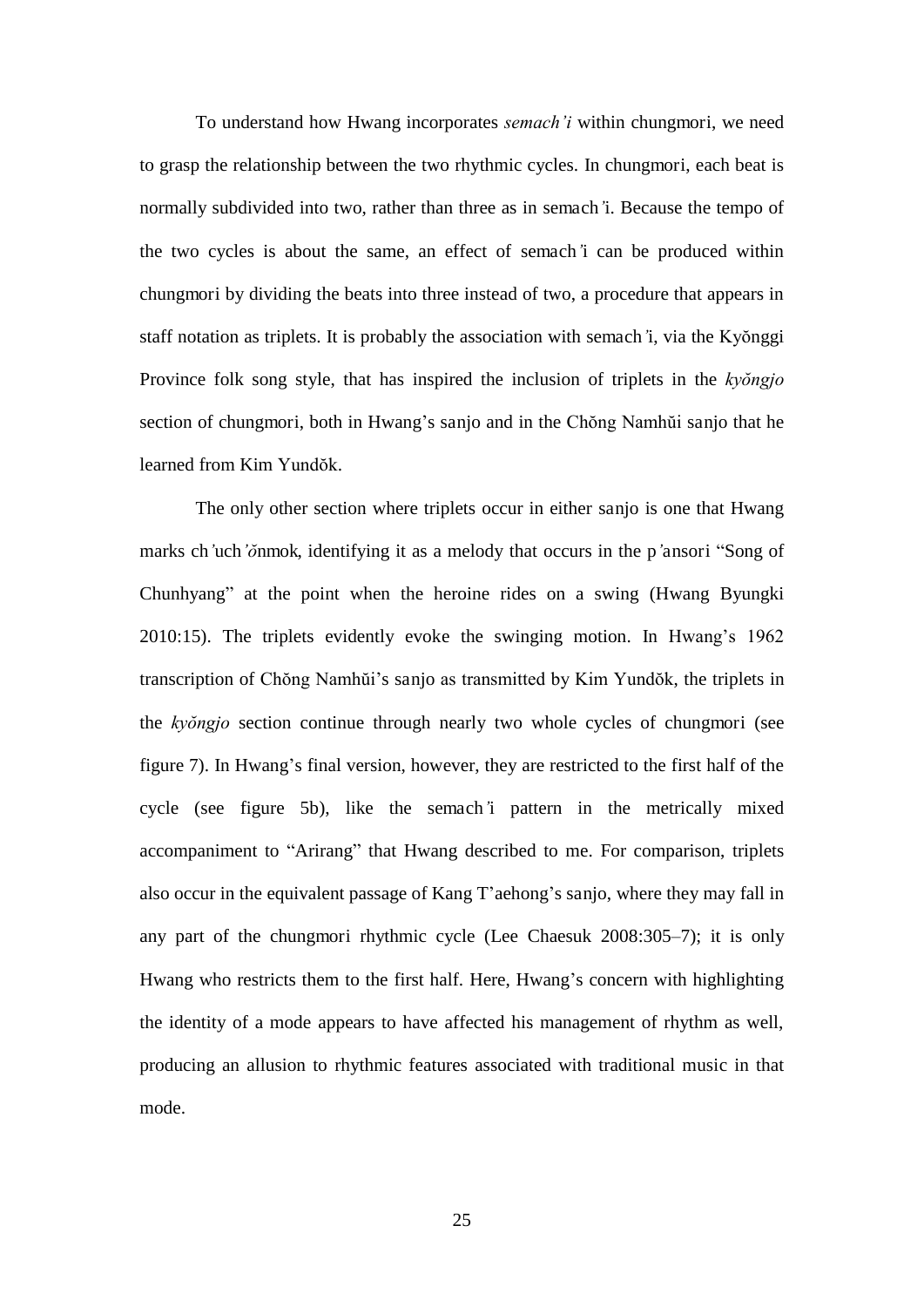

**Figure 7**: Chungmori movement, section 3 cycles 5-7, as notated by Hwang Byungki in 1962 (reprinted in Hwang Pyŏngju 1973:82). See Audio Example 8.

Through the above analysis, it may seem that we have been observing a composer shaping his material into something like a work. Hwang's concern with structural integration and proportion, and his techniques of controlling tonal and metrical relationships to achieve maximum variety within overall unity, undoubtedly reflect his long experience as a composer in the western sense. Yet, as we shall now see, his perspective as a composer of original works appears to have given him a special sense of sanjo as something different from a work.

## **Contesting the work-concept through sanjo**

To what extent is Hwang's sanjo a "work" in Goehr's sense (2007:2)? Certainly it could be described as an "original, unique product of a special, creative activity." It has been carefully crafted as a "structurally integrated whole." It has been "symbolically represented in a score" notated by Hwang himself. Indeed, notation has served Hwang, not just as a medium for recording something already created, but as a tool of the creative process itself, as it does for western composers. Although it evolved over a period of more than thirty years and was performed in various earlier versions, Hwang's sanjo has now been fixed: he has made no further changes to it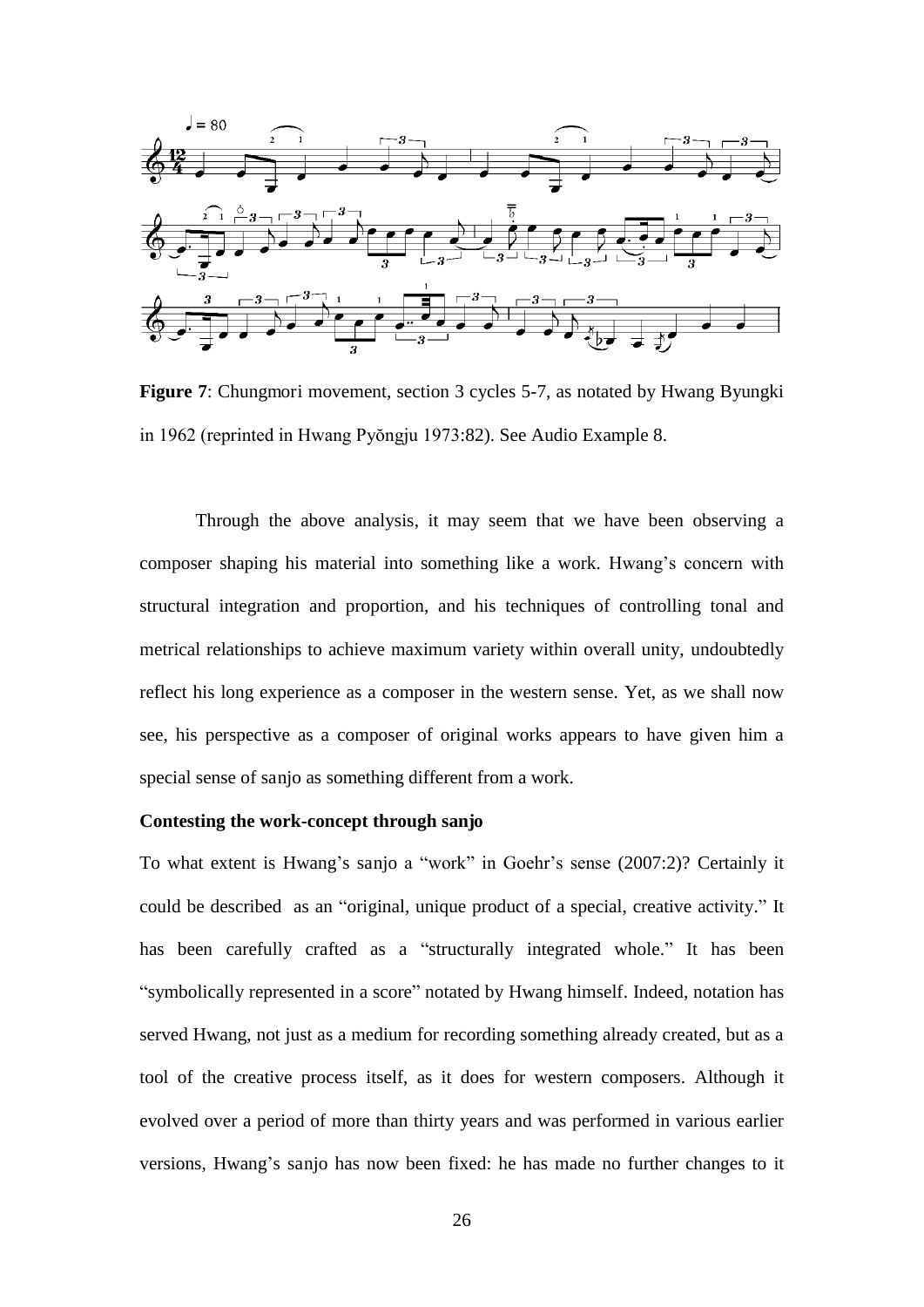since publishing his score in 1998. Even abridged versions lasting, respectively, ten, fifteen, and twenty minutes are fixed and prescribed in the score. Like a western work, Hwang's sanjo is open to different interpretations on the part of performers without loss of fidelity to the score: he feels that when his sanjo is performed by two of his students, Chi Aeri and Park Hyunsook, the two performances sound "entirely different" though both are valid (interview, 18 March 2016). Such differences lie in the personal variations to which the *kayagǔm* lends itself in such matters as the width, speed, and timing of pitch-bending and vibrato.

Hwang's sanjo conforms to the work-concept in yet another way: it is intended to exist beyond the lifetime of its creator. Besides perpetuating his sanjo in a definitive score and recording, Hwang has taught it to numerous students, some of whom have gone on to teach it to students of their own. Borrowing an idea from Japan, he has light-heartedly formed a "preservation society" (pojonhoe) and issued certificates to members who have performed his complete sanjo in public; so far about ten players have achieved that honour. At first, the name of the society was Hwang Byungki Kayagŭm Sanjo Pojonhoe, but recently, at the suggestion of one of its members, it was renamed Hwang Byungki Chakp'um Pojonhoe: Society for the Preservation of Hwang Byungki's Works. The reasoning was that all of the members played Hwang's original compositions as well as his sanjo, and that Hwang's sanjo could also be included under this broader rubric as one of his works (Ki Sukhūi, interview, 17 March 2016). But Hwang's original compositions have no need of a preservation society: they are played by virtually all *kayagǔm* players, widely available in printed and recorded form, and frequently heard on the radio and as background music in restaurants and tea rooms. It is his sanjo, as will be discussed shortly, that may require special efforts for its continuance in live performance. Thus,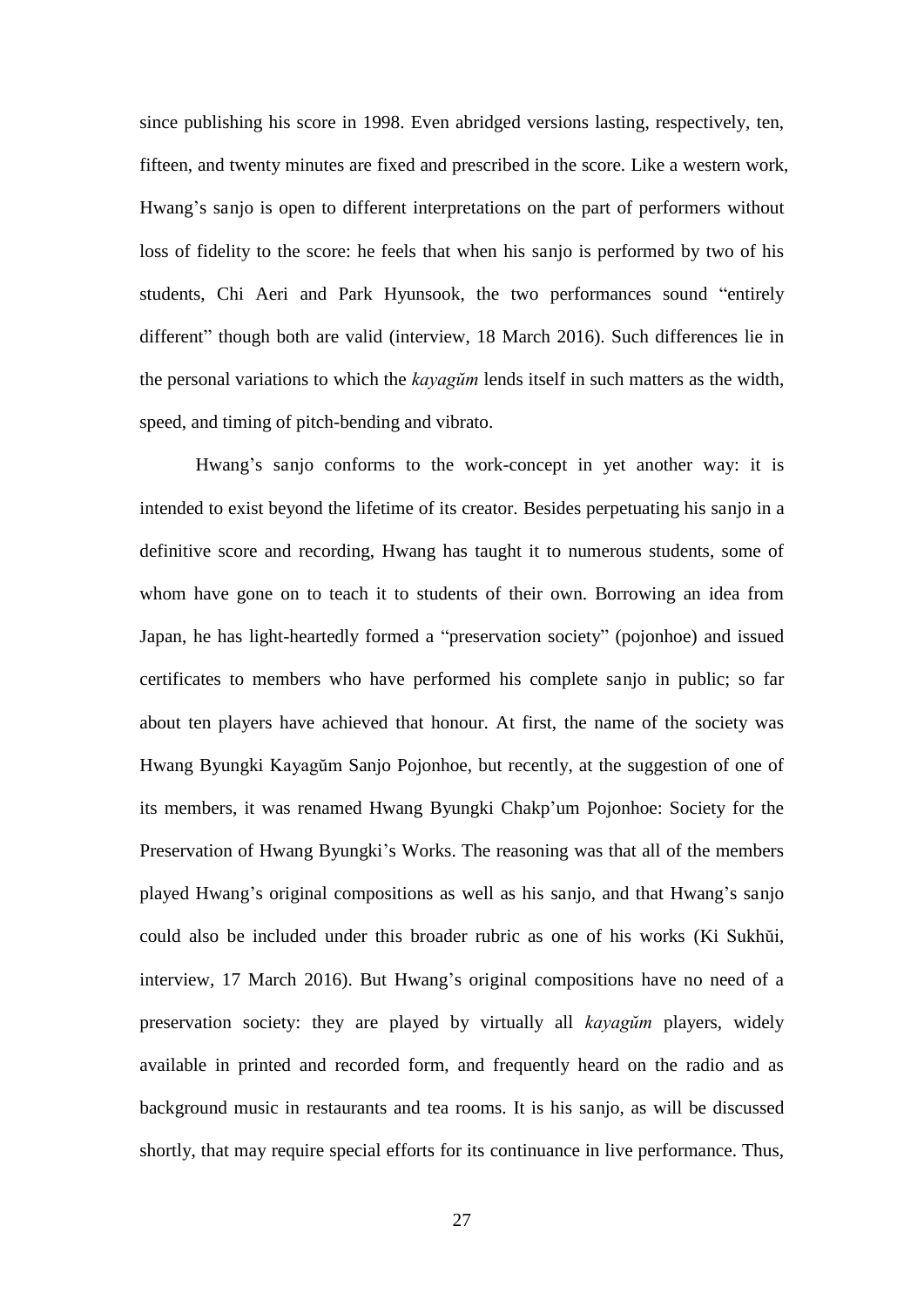the primary purpose of the preservation society remains the perpetuation of Hwang's sanjo, and the change of name suggests a view of this sanjo as a work.

When I asked Hwang whether that view was his, he replied: "No, my sanjo is not my chakp*'*um (work). It's just, as a traditional musician, my style" (interview, 18 March 2016). The creative activity of composing a work is designated in Korean by the verb chakkok hada—literally, "creating a piece"—but Hwang does not apply this verb to his creative activity in sanjo, even when referring to his creation of new melodies (e.g., 2010:12–22). Instead, he applies the verb used by other sanjo musicians, tchada—"weaving"—which suggests fashioning something out of existing material. Although these melodies could be described as newly composed, their purpose is not to express what Cook would call "an original compositional vision" (2013:79); rather, they provide music that lies squarely within a tradition and that is appropriate to its context. Hwang achieves this in the traditional way, by drawing on melodic and rhythmic patterns that are seen as shared and time-honoured rather than individually created. Kim Yongok, in his preface to Hwang's sanjo score, goes so far as to say that "the concept of 'composition' cannot exist in our [Korean] traditional music" (2010:7).Hwang himself has written that "in traditional music there was no concept of composition or composers in the modern sense"—that is, as creators of works (1979:234). In becoming a composer, Hwang was consciously departing from Korean tradition; in his sanjo, he was aiming to work within it.

Sanjo, according to Hwang, is "basically not something that you compose" (interview in Na Hyo-shin 2001:170). This view is also apparent in the way Hwang refers to his sanjo: *Chŏng Namhǔi*-je Hwang Byungki-ryu kayagǔm sanjo. The term che/je (lineage) was previously used in p*'*ansori practice in much the same way as ryu was used in sanjo: to refer to distinct schools often associated with an individual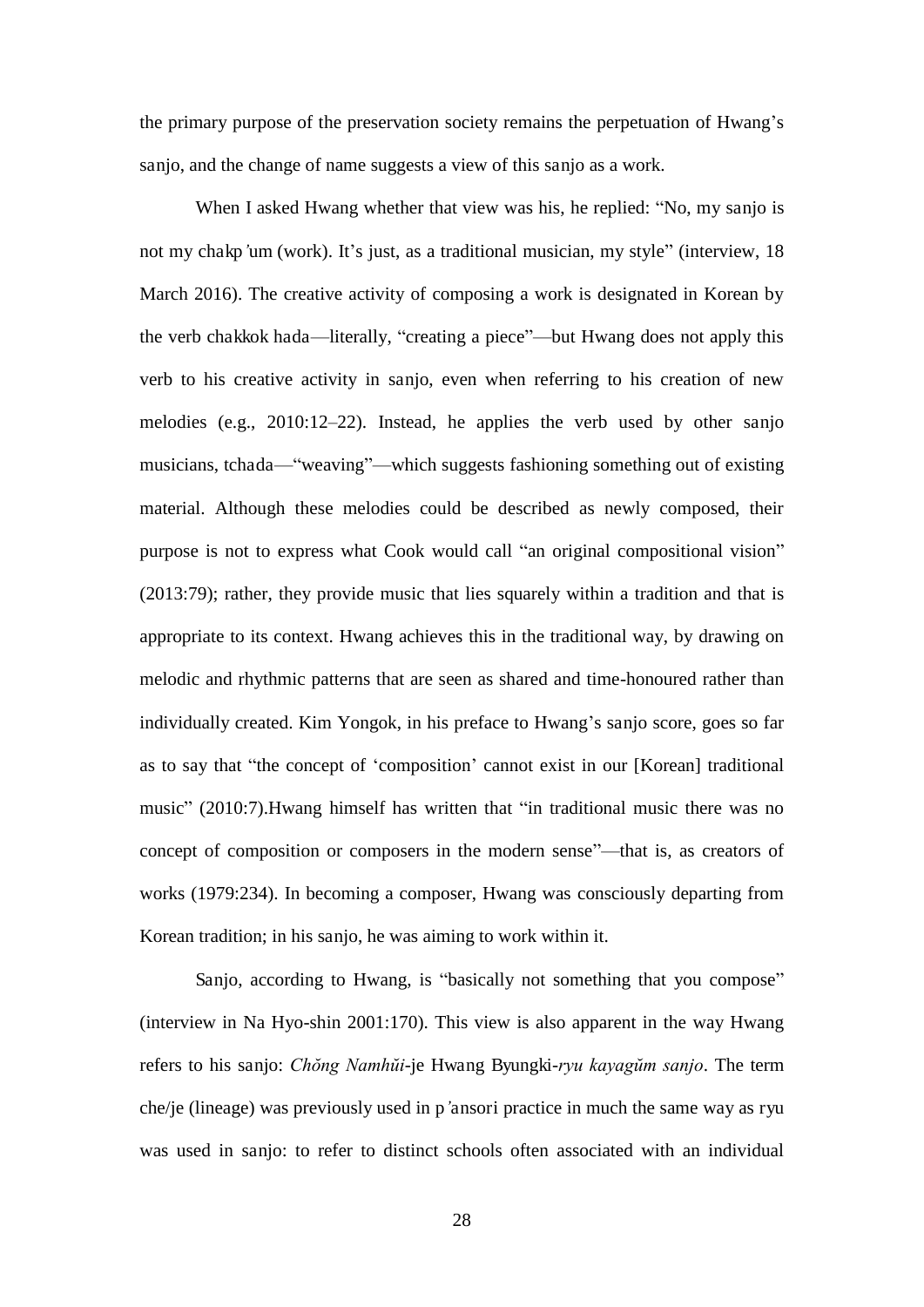originator. Hwang adopted this term for sanjo to indicate an earlier stage in a lineage, an older and broader division than ryu. Although he studied several other schools, Hwang kept coming back to that of Chŏng Namhŭi, and always tried to keep his own sanjo true to the character of Chŏng's.

Paradoxically, this may have been because Chong's sanjo was the most compatible with Hwang's impulse as a composer to seek a "structurally integrated whole." Hwang recalls that his teacher, Kim Yundŏk, attached less importance to surface beauty than to a clear "bone structure" (*ppyodae*) in sanjo. Kim described Chong Namhui's sanjo as being less like a pretty flower than like a tree in which "the branches were stronger than the leaves, the trunk stronger than the branches, and the roots stronger than the trunk" (Hwang Byungki 2010:5). Even in his modifications to the sanjo he learned from Kim, Hwang worked to make its "bone structure" (for instance, its modal system) still stronger and thus able to support a wider range of modes and rhythmic cycles and a greater overall length. In that respect, faithfulness to the character of Chŏng's sanjo was consistent with modifications informed by experience in composition. Yet in modelling his sanjo on the style of another musician and in highlighting his debt to that musician through the unconventional suffix che/je, Hwang takes a definite step away from the western work-concept with its emphasis on the originality of an individual composer.

The ontological status of Hwang's sanjo is, in fact, difficult to determine. While not exactly a work, it is hardly a traditional sanjo. Hwang told me that he would like it to be regarded as "a serious sanjo, but different from the others" (interview, 18 March 2016). The most obviously audible difference is the deliberate exclusion of the drummer's traditional ch*'*uimsae vocal calls. When he recorded his complete sanjo in 2014, Hwang asked the changgu player, Kim Ungsik, not to use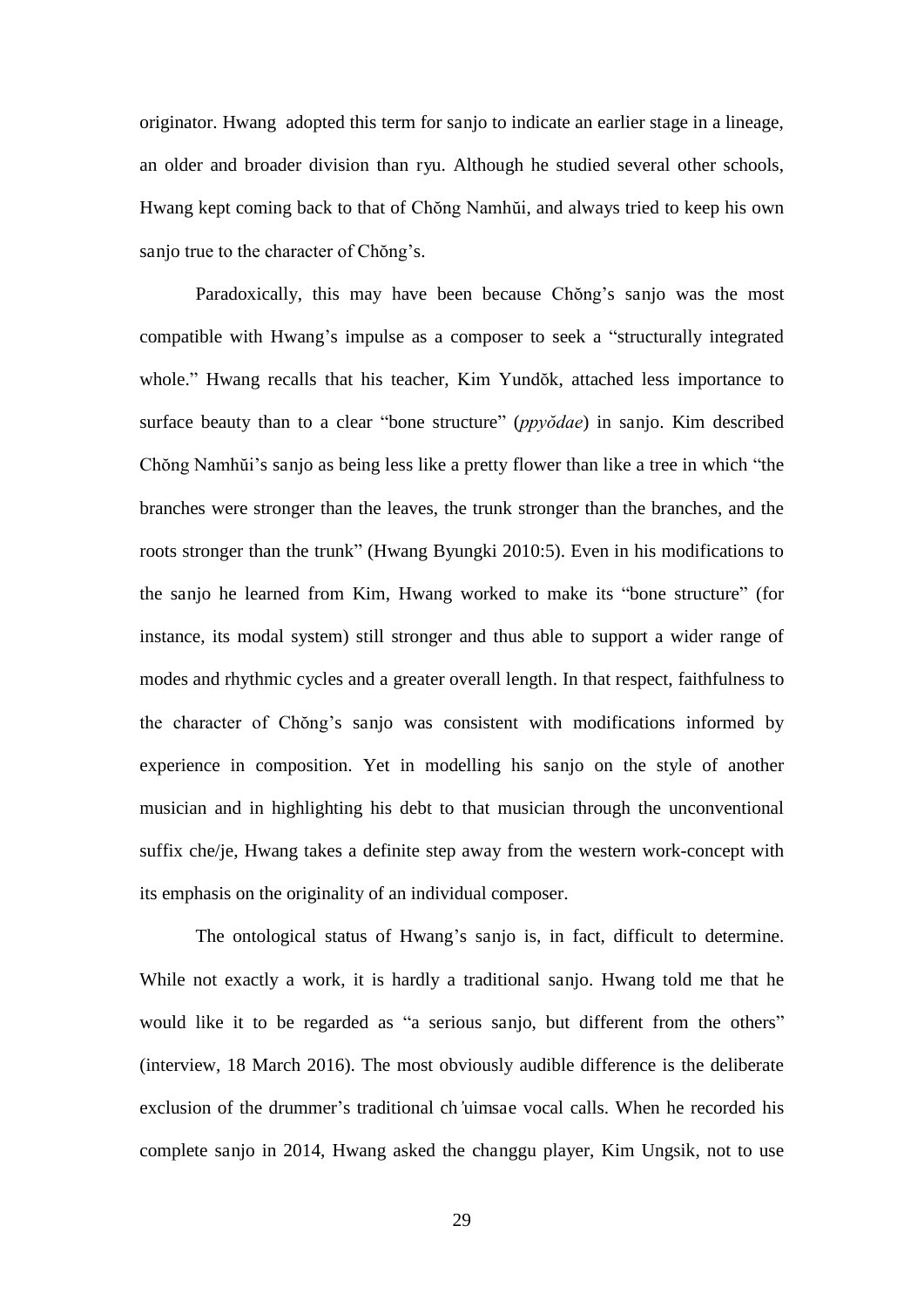any ch*'*uimsae because that is a practice specific to folk traditions. Hwang's intention was to present sanjo as art music: an object of detached aesthetic contemplation, not participatory involvement (ibid.). This conception of art music is clearly informed by the western concert hall, yet in contrast to the situation in western art music, the object to be contemplated in this way is still not presented as a work.

Perhaps because Hwang's sanjo does not fit easily into the established categories of preserved and newly created music, its reception has been equivocal and its future seems uncertain.<sup>10</sup> Because it is not quite a work, the western means of preserving musical works—notation and sound recording—are not sufficient. When I asked Hwang whether a good kay*agǔm* player could learn his sanjo from these sources alone, he replied that his sanjo, like any other, requires a teacher (interview, 18 March 2016). But because it is not quite a traditional sanjo, it has not readily found a home in Korea's traditional music teaching institutions, which favour the longerestablished sanjo schools recognized in the 1960s and 1970s (Chi Aeri, interview, 8 March 2016). Even the members of Hwang's preservation society have other versions of sanjo that they play and teach, sometimes more regularly than they do his.

Nor has Hwang's use of the suffix che/je been adopted more generally. Hwang feels that this usage could appropriately indicate the lineage of other sanjo schools besides his own, as in "Han Sŏnggi-je Kim Chukp'a-ryu" or "Choe Oksam-je Ham Tongjŏngwŏl-ryu" (interview, 7 January 2012), and Lee Chaesuk follows his example in speaking of "Chŏng Namhŭi-je Kim Yundŏk-ryu" (2008:387).In most discussions of sanjo, however, the term ryu continues to be used without a che/je designation,

<u>.</u>

 $10$  Here, in the light of more recent evidence, I must qualify the opinion I expressed in my 2013 book on Hwang Byungki—that his sanjo was showing signs of being "accepted into the sanjo canon" (Killick 2013:13, 35).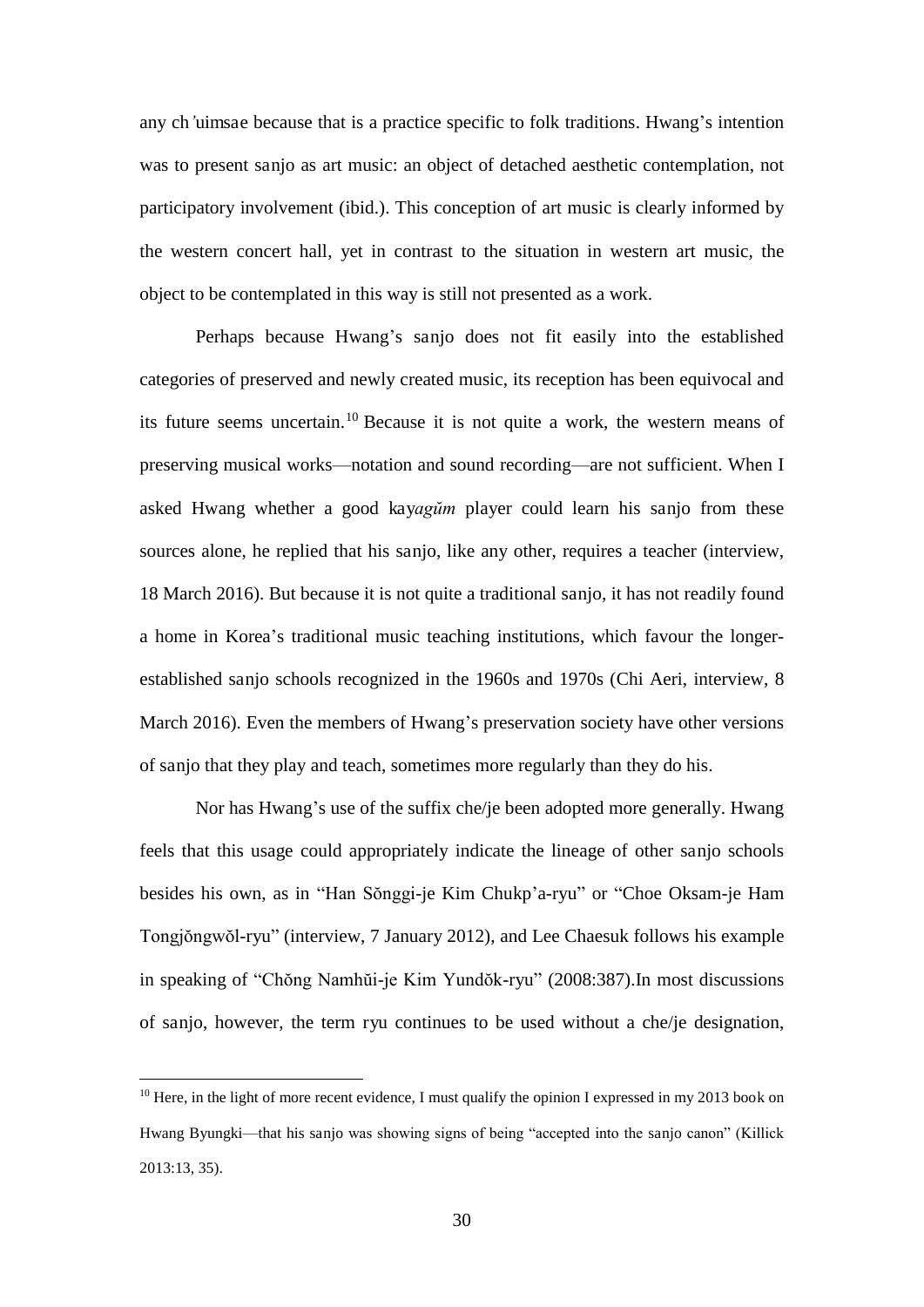implicitly attributing each school of sanjo to a single individual as if it were newly created by that person. Each ryu then appears as a fixed work, and faithfulness to the school means performing the work note-for-note. Few sanjo players now try to develop their teachers' sanjo in their own way while remaining faithful to its overall character, as Hwang has tried to do.

The reception of Hwang's sanjo illustrates the mixed response that is often encountered when contesting and working outside of dominant, established categories. South Korea's traditional music world, while increasingly flexible and innovative in many respects, still has trouble accommodating what is, paradoxically, a rather traditional form of innovation: the development of one's own personal sanjo. This, I am arguing, is a consequence of the separation between preserved and newly composed music, and the equation of musical creation with the composition of original works—what Goehr calls the "conceptual imperialism" of the western workconcept (2007:8).

#### **Conclusion**

In an article on sanjo published in English in 1974, Hwang wrote:

Since about 1960, it has become standard practice to learn sanjo with the aid of a written musical score … This approach was developed because of the urgent demand for modernization in education of traditional music, and it has made it possible for younger students to learn several kinds of sanjo … However, use of a score and modernization of education also means the end of a great tradition of devoting a long time to study and eventually creating a personal sanjo style. The ability to vary the melodies with improvisatory elements is also being lost. That is, as in the case of western music, performers have their boundaries defined by the constant reappearance of the musical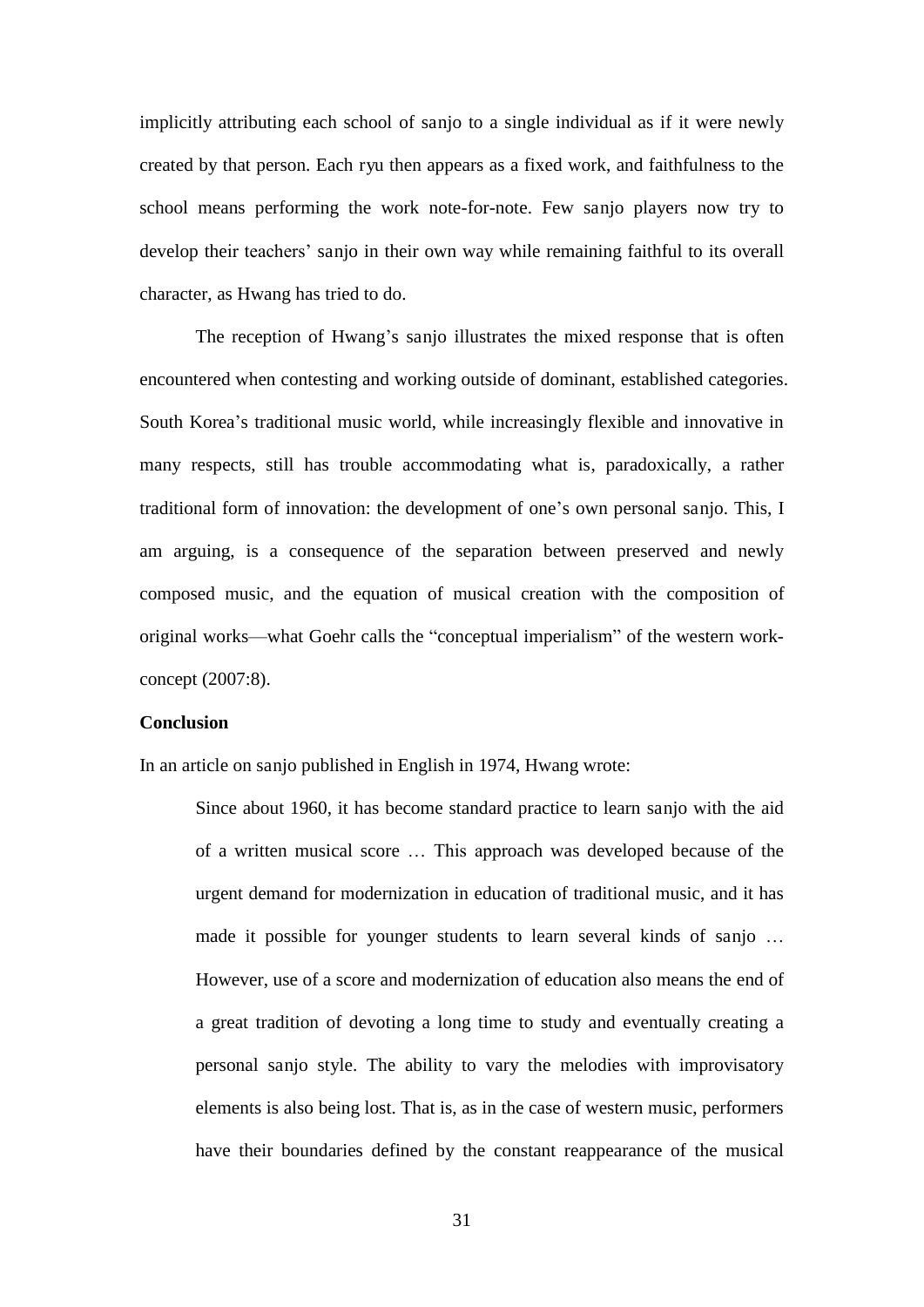score; it will be hard to continue the tradition that performers are practically the same as composers.

In short, the modernization of the whole of Korean music is creating a distinction between performer and composer. On the one hand, it will be difficult for performers to gain sufficient compositional ability to create new sanjo; on the other hand, the composers of the new generation cannot develop the performance art of the great players. Together, these facts spell the end of the creation of sanjo in the great tradition. The future will see the composition of solo instrumental pieces in new forms, and sanjo will remain as a musical relic of a bygone age. (Hwang Byungki 1974:285)

On the whole, Hwang's prophecy has been fulfilled. There have, to be sure, been efforts to keep sanjo alive as something more than a "relic." From 1999 until 2004, traditional musician Pak Hŭngju ran an annual Sanjo Festival in Chŏnju, a city in the southern provinces where sanjo and p*'*ansori originated, with the aim of discovering a sanjo for the twenty-first century through collaborations with jazz, rock, and classical musicians (Clark 2009:73–5). New versions of sanjo have been created for piano or electric guitar, and contemporary composers, Korean and otherwise, have drawn on sanjo as a source of inspiration and musical material (ibid., 79–80, 84–98). But such ventures have resulted, as Hwang predicted, in "instrumental pieces in new forms." These are usually presented as the work of an individual composer, while traditional sanjo no longer seems to function as it once did—as a medium in which an experienced musician can create a personal style that expresses his or her individual taste and character, while situating that style in relation to a lineage and a shared aesthetic. The main exception is Hwang himself, and even his sanjo has been fixed since 1998. When I asked him whether he thought it likely that any further new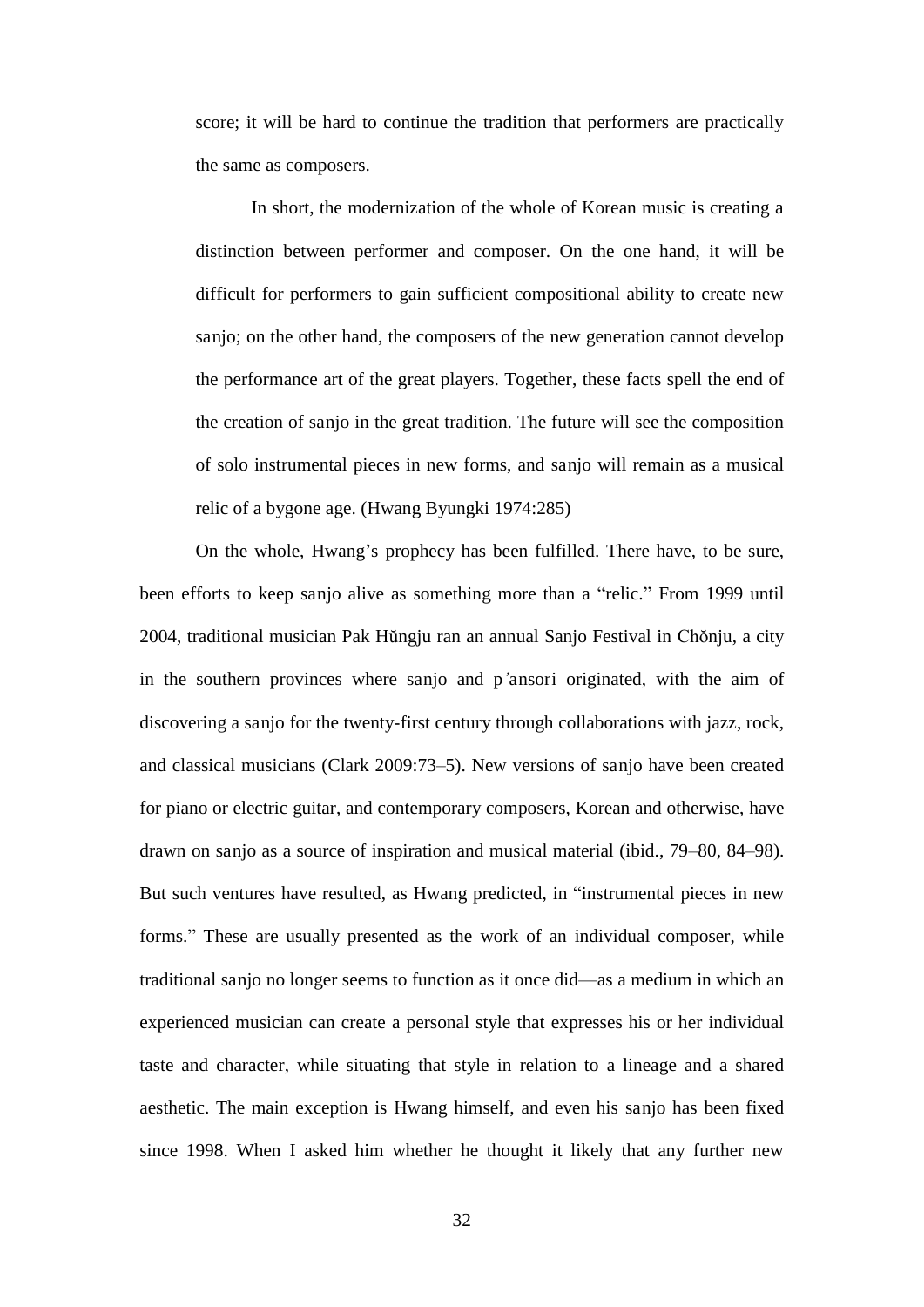schools of sanjo would be established, for instance by his students, he replied with a wry smile: "The era of sanjo has passed" (interview, 18 March 2016).

Readers with research specialisms in other areas will no doubt think of their own examples of traditional music being "modernized" through the introduction of the western work-concept and its associated musical notation. Time after time and in place after place, music both newly created and inherited from the past has come to be treated as an "imaginary museum of musical works"—works that are created once and for all and exhibited through live or recorded performances bound to a score or a memorized model. Increasingly, musical creation has come to mean the composition of such works, while efforts at maintaining traditional music have tended to be conceived in terms of preserving an authentic repertoire rather than transmitting the creative skills that sustained the tradition in the past. Creation of new music and preservation of old have at times become so bifurcated that an ethnomusicologist could discuss them in separate books (Howard 2006a, 2006b). In such cases, creative activity may be seen as a departure from tradition by definition, and traditional musicians may lack the ambition or the confidence to exercise creativity within traditional styles and in traditional ways. When they do attempt that, as Hwang Byungki has done in his *kayagǔm* sanjo, they may struggle to find a sympathetic audience.

Yet these increasingly rare cases of traditional creativity within traditions that have been largely reconfigured by the work-concept are, I would argue, especially worthy of the attention of researchers because they contest the "conceptual imperialism" of the work-concept and its widely assumed applicability to "music of almost any sort" (Goehr 2007:8). In doing so, they help to reveal the work-concept as a particular historically constructed way of thinking about music and not what it has

33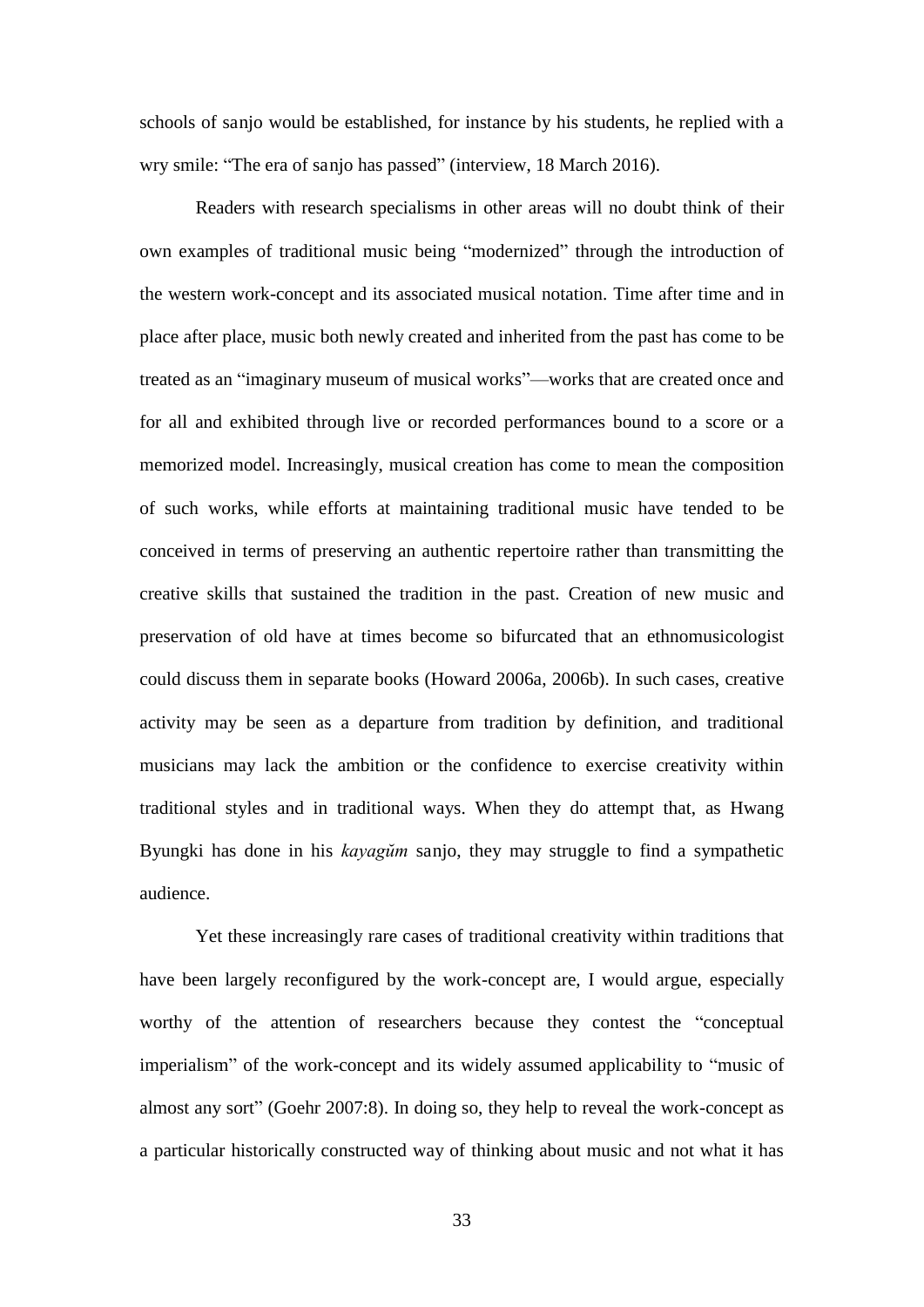often been made to seem: a universal truth about what music is. They also help to reveal traditional music as the main realm in which other concepts than the workconcept may govern musical creativity. The other possible candidate for that role, popular music, emerged as a recognizable category contemporaneously with the work-concept and incorporated it to some degree from the beginning. Further studies on the extension of the work-concept to traditional music, and on its contestation by traditional musicians, might eventually allow a more comprehensive analysis of a phenomenon that has played a significant role in shaping our musical world and its enduring need for traditional music.

#### **Acknowledgements**

I wish to thank Professor Robert Provine for making available the written and recorded sources that first made me realize a study on the evolution of Hwang Byungki's sanjo would be possible. Among the many musicians who have given their time in answering my questions and providing access to further sources, I must particularly thank Hwang Byungki and his students Chi Aeri, Ki Sukhŭi, and Park Hyunsook. Support for the final, ethnographic stage of this study in March 2016 was provided by a Korea Foundation Fieldwork Fellowship.

#### **Abstract in Korean**

저통 음악과 작품 개념: 황병기 가야금 산조를 중심으로

리디아 괴어 (Lydia Goehr)는 '음악 작품들의 상상 박물관'이라는 책에서 음악 작품에 대한 서구의 개념이 세계의 모든 음악에서 적용되고 있다고 주장한다. 이러한 현상은 세계 음악에 심오한 영향을 미쳤지만 아직 체계적으로 연구된 바가 없다. 이 논문에서는 서구의 음악과 더불어 소개된 '작품 개념' (workconcept)이 어떻게 전통 음악에도 영향을 끼쳤는지를 한국의 경우를 통해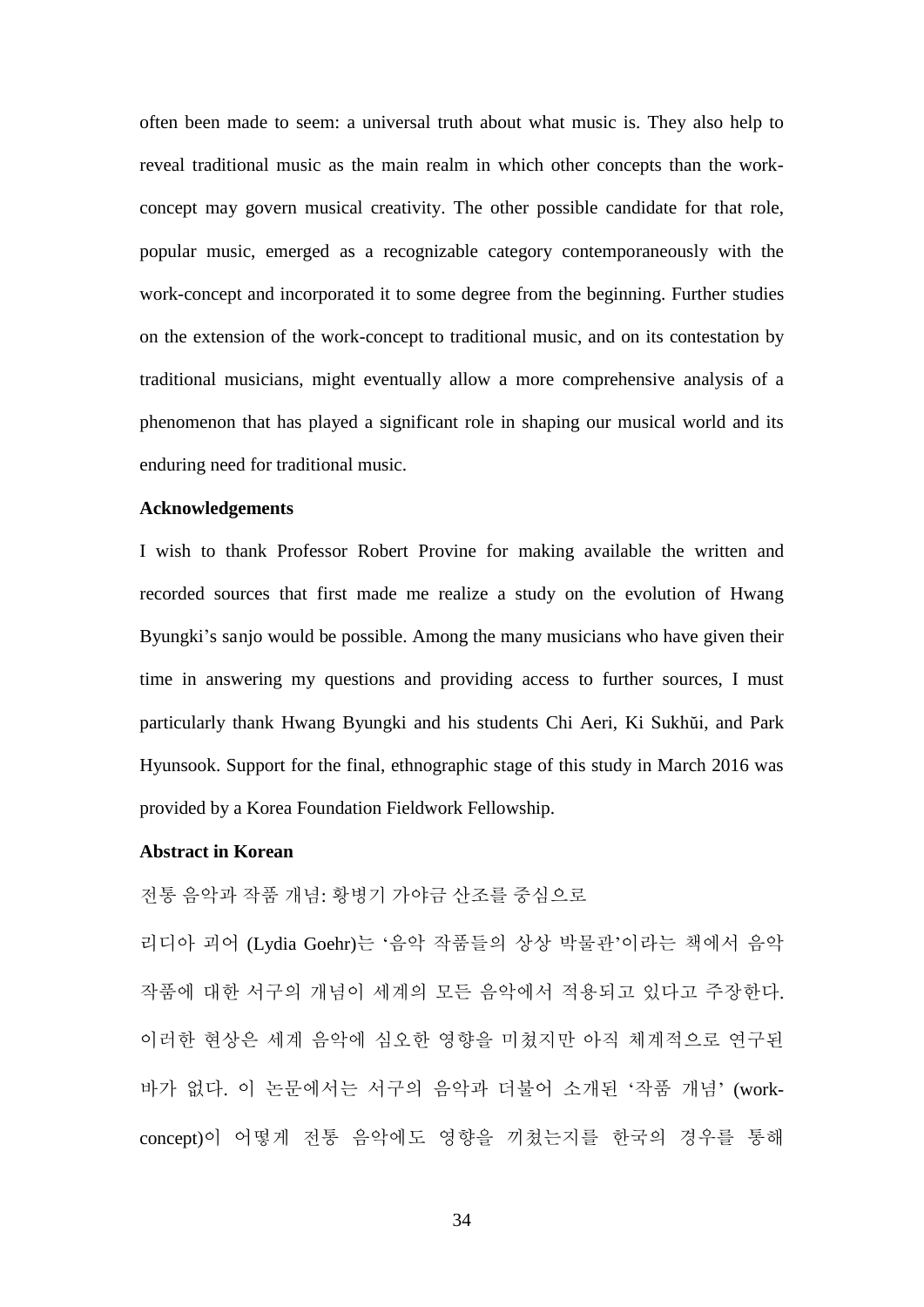살펴본다. 또한 가야금 산조라는 전통 장르를 '작품 '과는 다르다고 보는 음악가인 홧병기를 중심으로 전통 음악이 '작품 개념'의 '개념 제국주의'에서 어떻게 벗어나려고 하는지를 알아본다.

# **References**

### Blum, Stephen

2001 "Composition." In Grove Music Online. Oxford Music Online. Oxford University Press. www.oxfordmusiconline.com/subscriber/article/grove/music/06216 (accessed 29 April 2016).

Bohlman, Philip V.

- 2013 Ed. The Cambridge History of World Music. Cambridge: Cambridge University Press.
- Chi Aeri
- 2010 "Chŏng Namhŭi-je Hwang Pyŏnggi-ryu kayagŭm sanjo-e taehan yŏn'gu: *sŏnyul kusŏng-ŭl chungsim-ŭro*" [A study of *kayagŭm sanjo* of the Chŏng Namhŭi—Hwang Byungki school, focusing on the melodic structure]. PhD dissertation, Ewha Womans University.

Clark, Jocelyn

- 2009 "Scattered Thoughts on Scattered Melodies: Sanjo in the Twenty-First Century." In Sanjo, ed. Lee Yong-Shik, 73–102. Seoul: National Center for Korean Traditional Performing Arts.
- 2010 "Sanjo for Sanjo*'*s Sake: Weaving the Living Tradition." Perspectives on Korean Music 1: 77–95.

Cook, Nicholas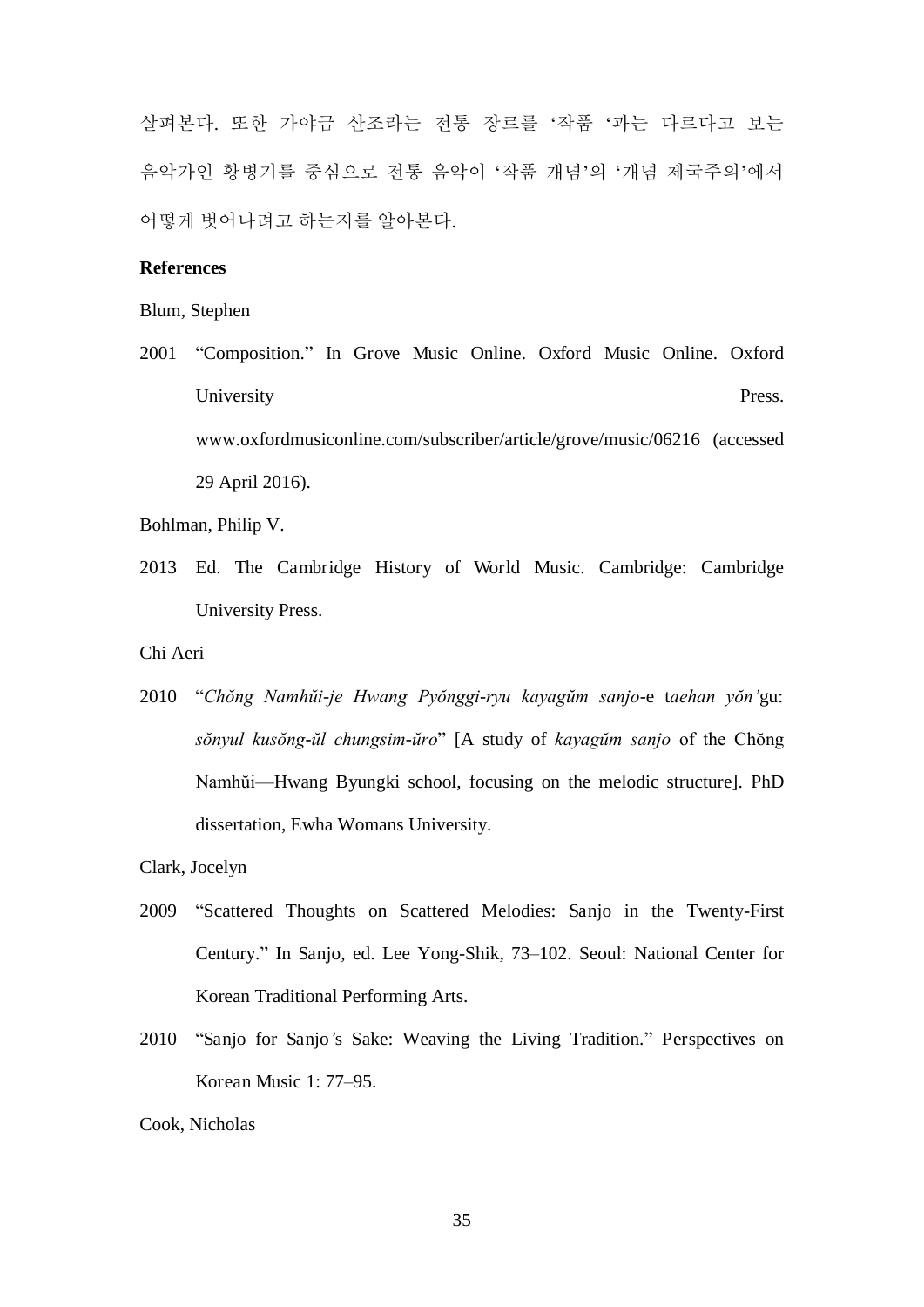2013 "Western Music as World Music." In The Cambridge History of World Music, ed. Philip V. Bohlman, 75–99. Cambridge: Cambridge University Press.

Finchum-Sung, Hilary Vanessa

2014 "Together This Moment: Kugak Teams and the Process of Composition." In Contemporary Music in East Asia, ed. Oh Hee Sook, 121–50. Seoul: Seoul National University Press.

Goehr, Lydia

2007 The Imaginary Museum of Musical Works: An Essay in the Philosophy of Music. Revised ed.. Oxford: Oxford University Press. (Orig. pub. 1992)

Harris, Rachel

2008 The Making of a Musical Canon in Chinese Central Asia: The Uyghur Twelve Muqam. Aldershot: Ashgate.

Howard, Keith

- 2006a Creating Korean Music: Tradition, Innovation and the Discourse of Identity. Aldershot: Ashgate.
- 2006b Preserving Korean Music: Intangible Cultural Properties as Icons of Identity. Aldershot: Ashgate.
- 2009 "Sanjo Evolution and Transmission: The Formation of 'Schools.'" In Sanjo, ed. Lee Yong-Shik, 45–71. Seoul: National Center for Korean Traditional Performing Arts.
- 2013 "Korean Music Before and After the West." In The Cambridge History of World Music, ed. Philip V. Bohlman, 321–51. Cambridge: Cambridge University Press.
- Howard, Keith, Lee Chaesuk, and Nicholas Casswell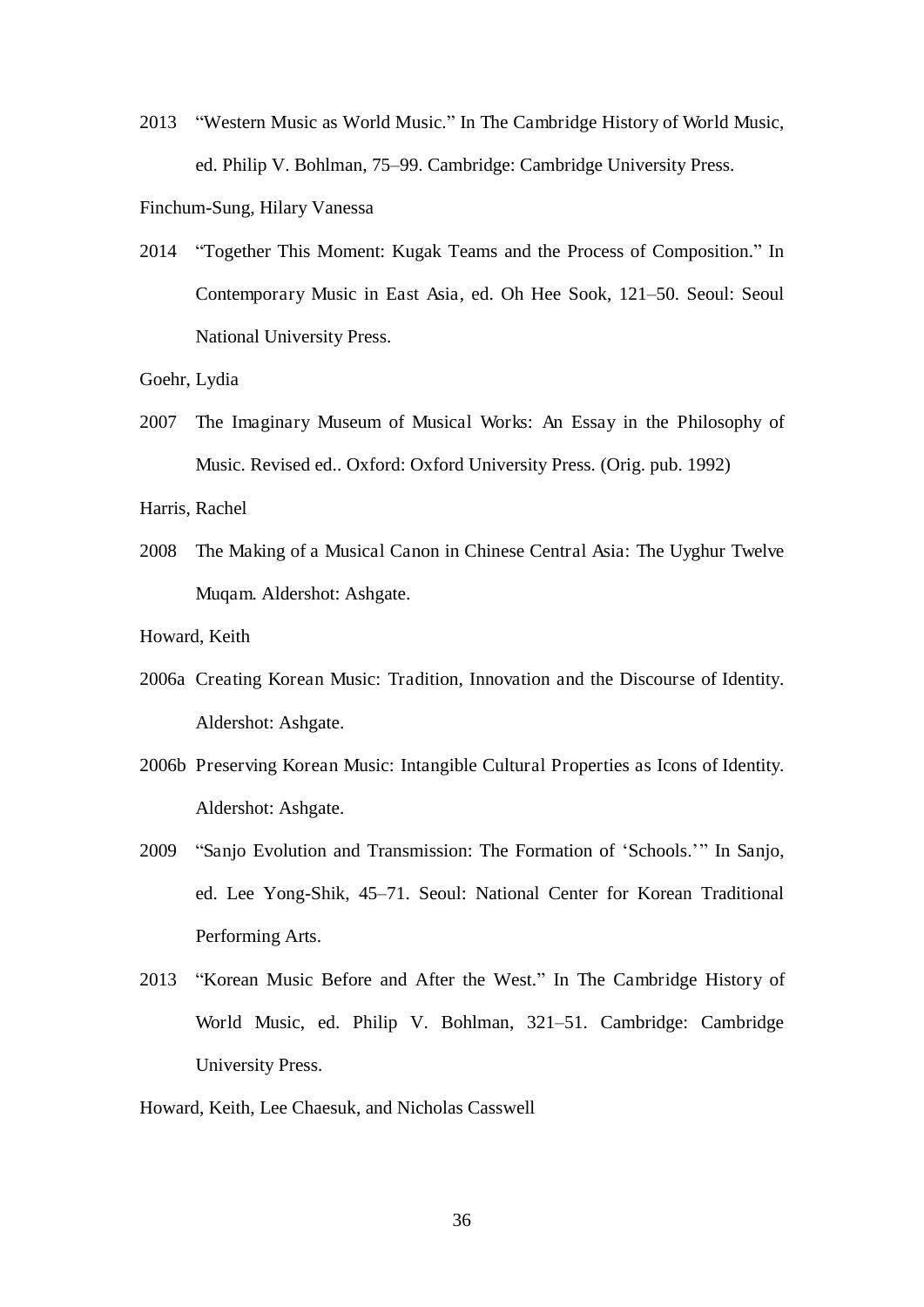2008 *Korean Kayag┥m Sanjo: A Traditional Instrumental Genre*. Aldershot: Ashgate.

# Hwang Byungki

- 1962 *Kayagǔm* sanjo (Kim *Yundŏk-ryu)* [*Kayagǔm* sanjo, Kim Yundŏk school]. Seoul: Seoul National University.
- 1974 "Sanjo." In Survey of Traditional Arts: Folk Arts, ed. National Academy of Arts, 278–85. Seoul: National Academy of Arts.
- 1979 "*Chŏnt'ong ŭmak-kwa hyŏndae ŭmak*" [Traditional music and contemporary music]. Han*'*guk *ch┙*ngsin munhwa y*┙*n*'*guw*┙*n haksul taehae *p┙*p nonch*'*ong [Academy of Korean Studies research collection] 1: 218–36.
- 2002 "Sanjo." In Garland Encyclopedia of World Music, Volume 7: East Asia, ed. Robert C. Provine, Yoshihiko Tokumaru, and J. Lawrence Witzleben, 913–17. New York: Garland.
- 2010 *Ch┙ng Namh┥i*-je Hwang *Py┙*nggi-ryu *kayag┥m* sanjo [*Kayag┥m sanjo* of Chŏng Namhŭi—Hwang Byungki school]. Second printing (corrected). Seoul: Ewha Womans University Press. (Orig. pub. 1998)

# Hwang Junyon

2005 Han'guk *chŏnt'ong ǔmak-ǔi akcho* [The modes and scales of Korean music]. Seoul: Seoul National University Press.

### Hwang Pyŏngju

1973 Ed. *Kayagǔm kyobon (minyo sanjo) [Kayagǔm workbook: folk songs and* sanjo]. Seoul: Dongil Munhwasa.

# Ki Sukhŭi

2015 "*Kayag┥m* sanjo-*┥*i *ch┙*ns*┥*ng-gwa hwakchang: *Ch┙ng Namh┥i*, Kim *Yund┙k*, Hwang *Pyŏnggi-rŭl* chungsim-*ŭro*" [The transmission and expansion of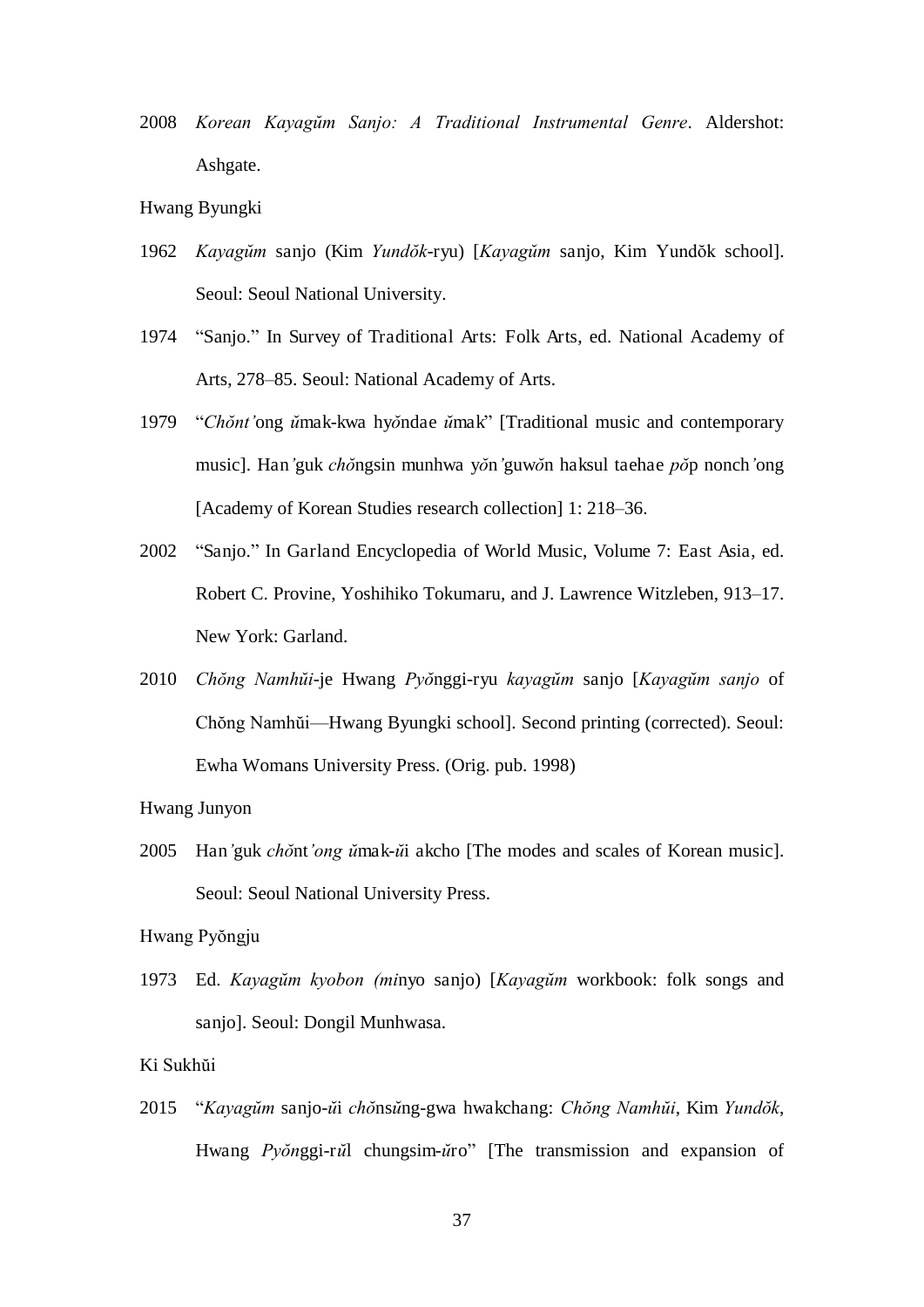*kayagǔm* sanjo, focusing on Chŏng Namhǔi, Kim Yundŏk, and Hwang Byungki]. PhD dissertation, Ewha Womans University.

## Killick, Andrew

2013 Hwang Byungki: Traditional Music and the Contemporary Composer in the Republic of Korea. Farnham: Ashgate.

Kim Hee-sun

2008 *Contemporary Kayag┥m* Music in Korea: Tradition, Modernity and Identity. Seoul: Minsokwon.

### Kim Yongok

2010 "Chos*ŏ*n-*ŭ*i yehon, Hwang *Pyŏnggi-ryu-ŭi t'ansaeng-e puch'ŏ*" [The artistic spirit of Chosŏn: Marking the birth of the Hwang Byungki school]. Preface to Hwang Byungki, *Chŏng Namhǔi-je Hwang Pyŏnggi-ryu kayagǔm* sanjo [*Kayagǔm sanjo* of Chŏng Namhǔi—Hwang Byungki school], 6–9. Second printing (corrected). Seoul: Ewha Womans University Press.

Kim Yundŏk

1962 Kayag*ŭmbo [Kayagŭm score]*. Seoul: privately printed.

Lee Bo-hyung

2009 "Social History of Sanjo." In Sanjo, ed. Lee Yong-Shik, 3–12. Seoul: National Center for Korean Traditional Performing Arts.

Lee Chaesuk

2008 *Kayag┥m sanjo y┙s┙t pat'ang ch┙njip* [*Kayag┥m sanjo*: an anthology of the six schools]. Seoul: Eunha. (Orig. pub. 1971)

Levin, Theodore

1996 The Hundred Thousand Fools of God: Musical Travels in Central Asia (and Queens, New York). Bloomington: Indiana University Press.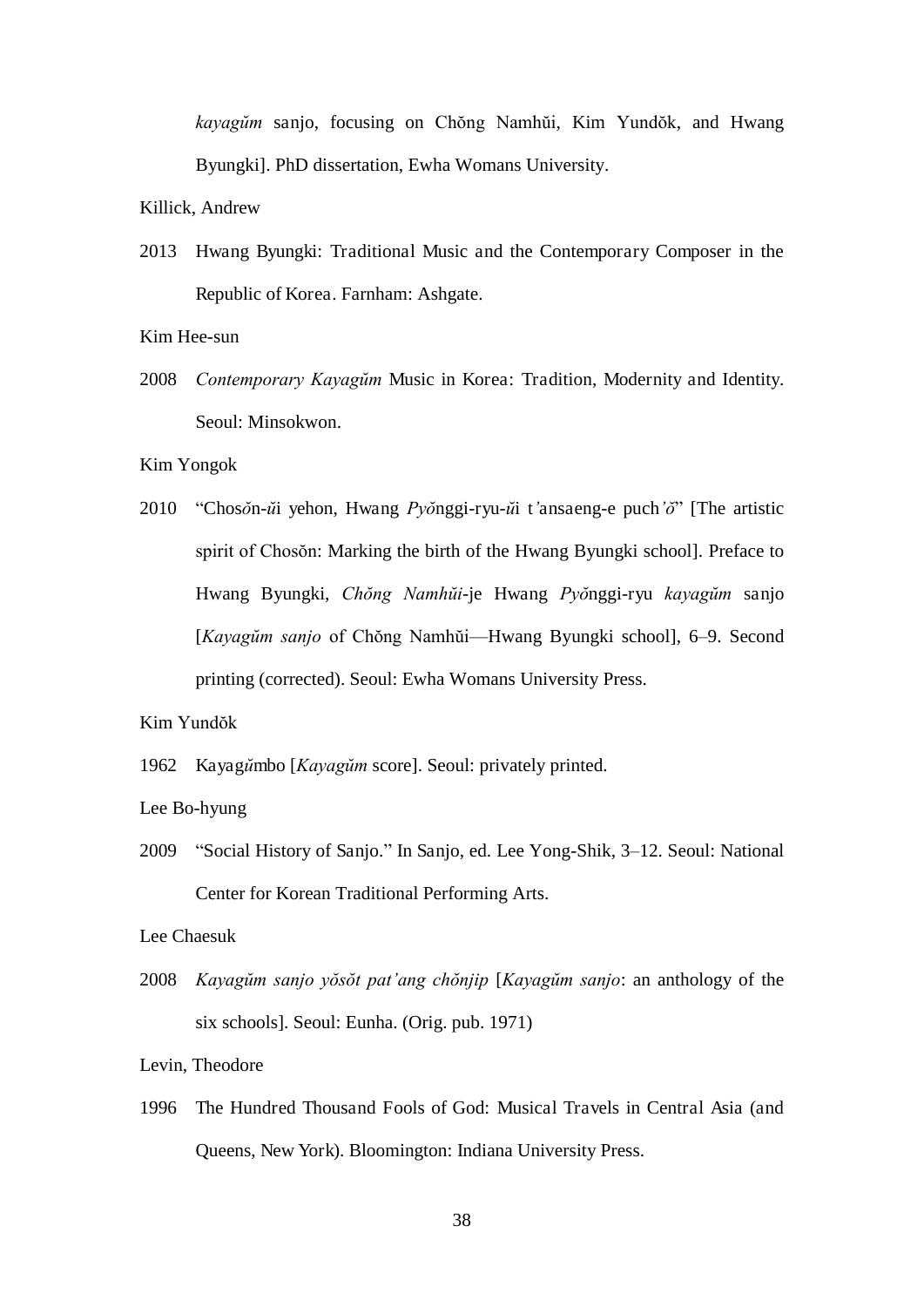Na Hyo-shin

- 2001 Conversations with Kayageum Master Byung-ki Hwang. Seoul: P'ulpit. Nettl, Bruno
- 1985 The Western Impact on World Music: Change, Adaptation, and Survival. New York: Schirmer.

Pihl, Marhsall R.

- 1994 The Korean Singer of Tales. Cambridge, MA: Harvard University Press. Sanford, David William
- 1998 "Prelude (Part I) from 'Agharta': Modernism and Primitivism in the Fusion Works of Miles Davis." PhD dissertation, Princeton University.
- Stock, Jonathan P. J.
- 1996 Musical Creativity in Twentieth-Century China: Abing, His Music, and Its Changing Meanings. Rochester, NY: University of Rochester Press.
- 2004 "Interface at the Peripheries: Western Impact on Other Musics." In The Cambridge History of Twentieth-Century Music, ed. Anthony Pople and Nicholas Cook, 18–39. Cambridge: Cambridge University Press.

Strohm, Reinhard

2000 "Looking Back at Ourselves: The Problem with the Musical Work-Concept." In The Musical Work: Reality or Invention?, ed. Michael Talbot, 128–52. Liverpool: Liverpool University Press.

Sutton, R. Anderson

2010 "Where's the Improvisation? Reflections on Javanese Gamelan and Korean Sanjo." Perspectives on Korean Music 1: 155–74.

Yang Sŭnghŭi